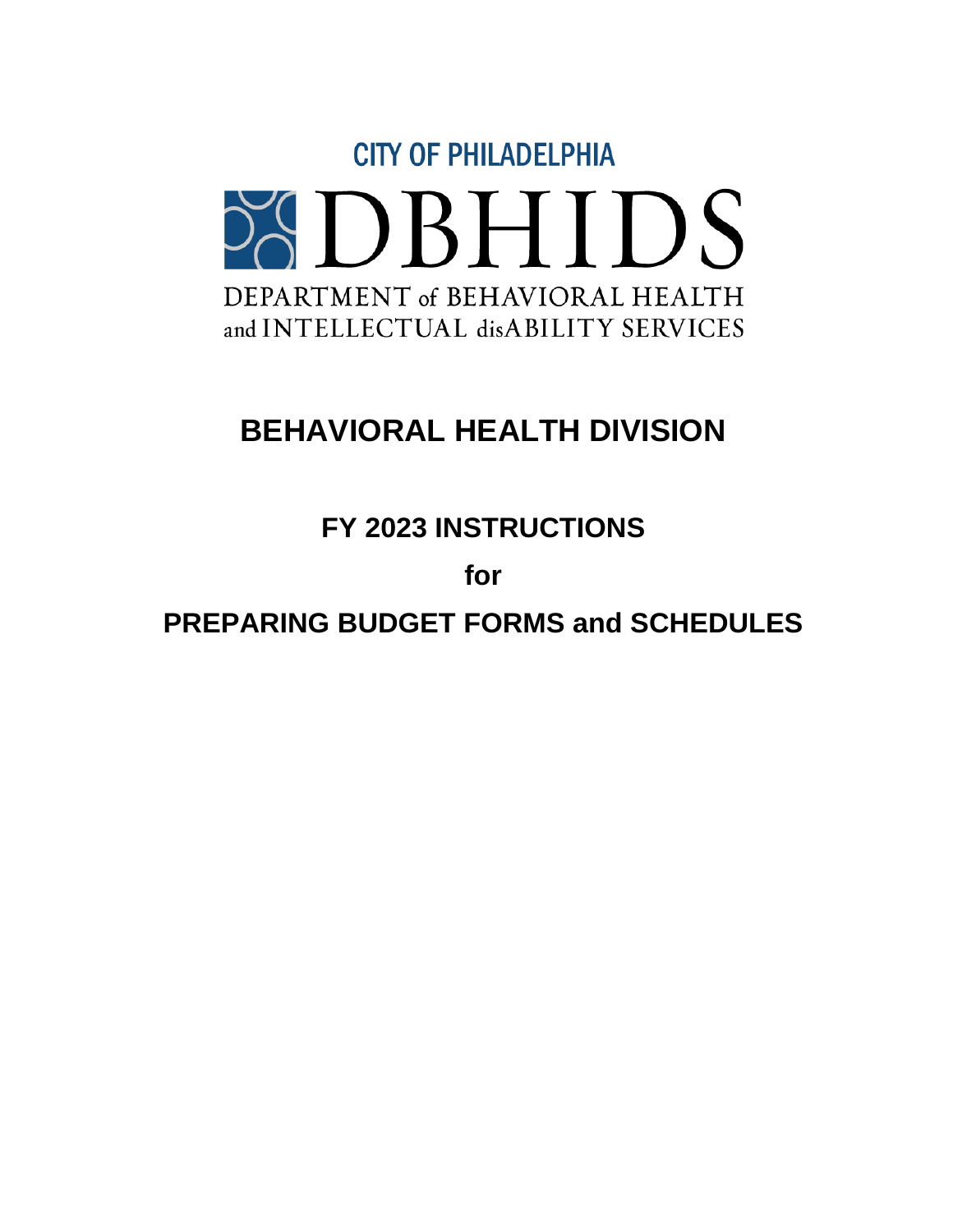# **TABLE OF CONTENTS**

# **PAGE**

| Continuing Participation Allowance Disclosure Form  16 |  |
|--------------------------------------------------------|--|
|                                                        |  |
|                                                        |  |
| Miscellaneous Item Detail Schedule and                 |  |
|                                                        |  |
|                                                        |  |
|                                                        |  |
|                                                        |  |
|                                                        |  |
|                                                        |  |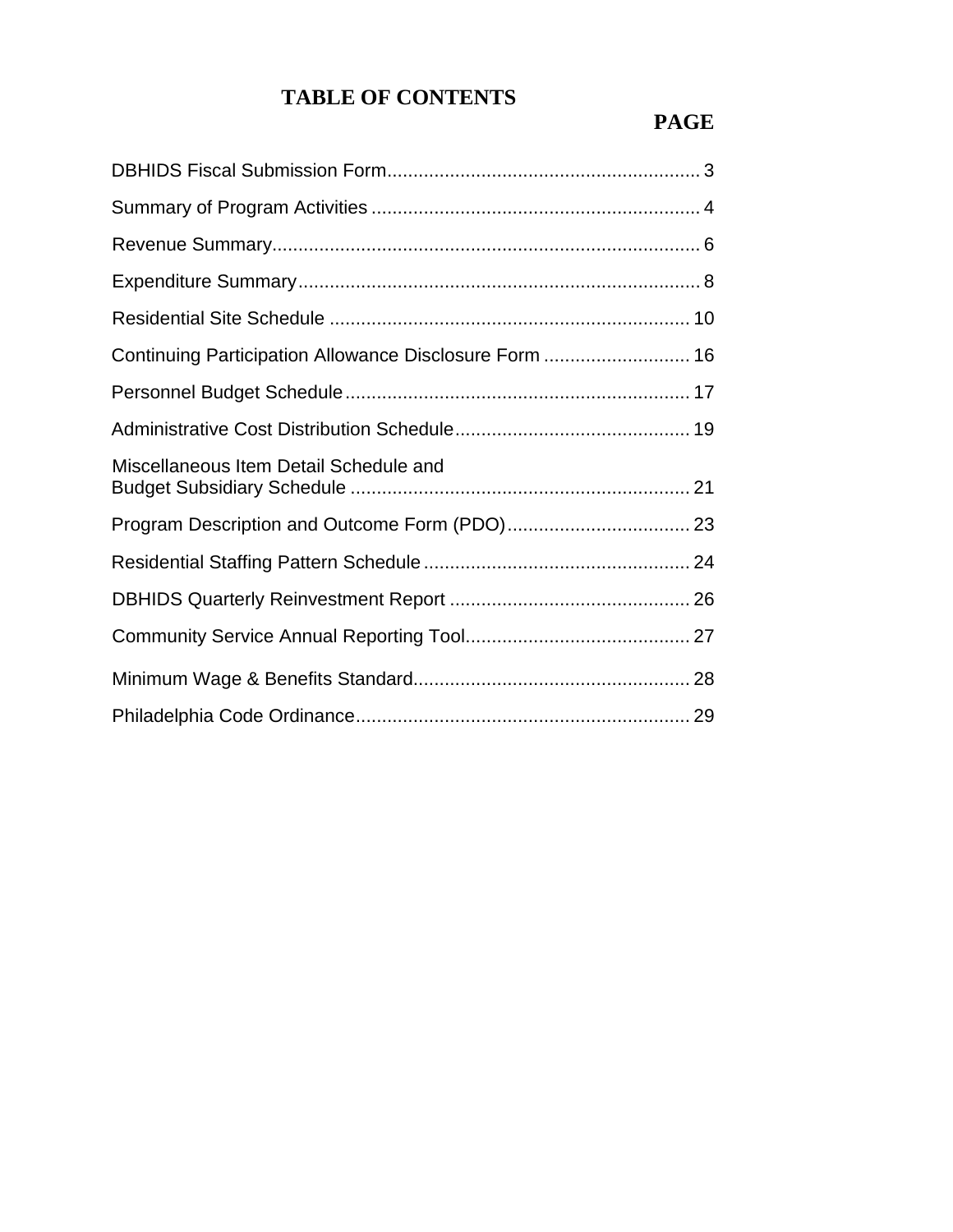### **INSTRUCTIONS FOR PREPARING THE DBHIDS FISCAL SUBMISSION FORM**

#### **I. PURPOSE**

The purpose of this form is to identify the contents of a fiscal submission and the agency staff person to be contacted regarding the specific request.

#### **II. GENERAL INSTRUCTIONS**

- A. The form must be submitted as a "cover" page for all fiscal submissions. It must accompany each copy of all budgets, budget re-submissions, invoices, audit reports, and expansion proposals (for MH only).
- B. A separate form must be completed for each distinct submission. Do not enclose more than one type of submission under one cover page.

- A. Enter the fiscal year of the submission.
- B. Enter the date submitted and the agency name and address.
- C. Check the appropriate block to identify the submission type or complete the "Other" section where applicable.
- D. Enter the name and telephone number of the agency staff contact for inquiries regarding the submission.
- E. Enter Date, Signature, and Title on the Certification Statement at the bottom of the form.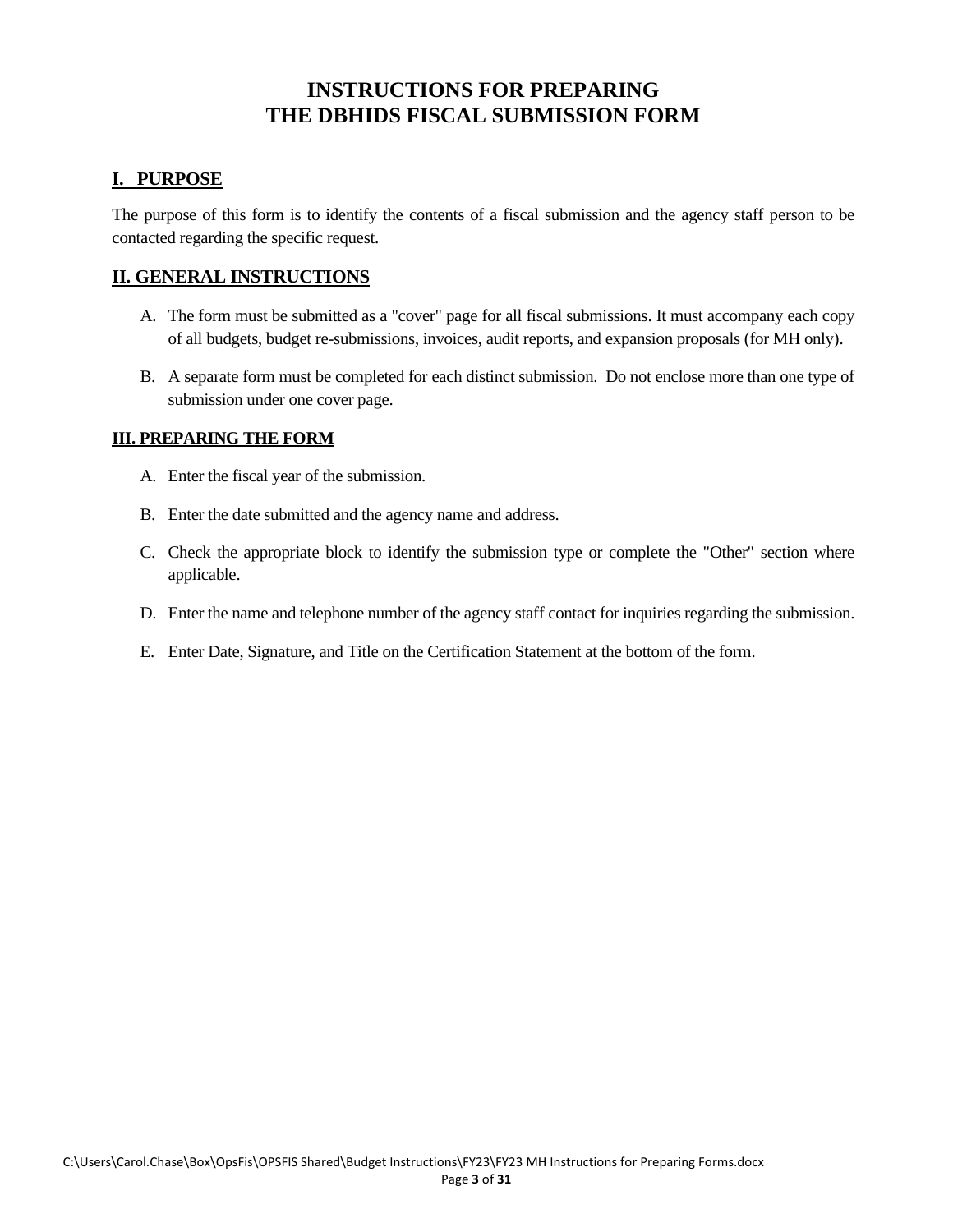### **INSTRUCTIONS FOR PREPARING THE SUMMARY OF PROGRAM ACTIVITIES**

### **Page 1**

#### **I. PURPOSE**

This form aims to provide an overview of all Mental Health activities that the agency budgets. The data provided is used to develop contract work statements.

#### **II. GENERAL INSTRUCTIONS**

- A. All program activities that have been identified on the planning allocation, transmitted by DBHIDS, or which otherwise have received written authorization from the County Program Administrator, must be reported on this form.
- B. The form is restricted in use to reporting program activities that have received authorization for funding from the County Program Administrator. Only authorized program activities reported on this form and approved by DBHIDS are eligible for reimbursement by DBHIDS.
- C. Agencies should note that the services, projected expenditures, etc. reported on the Summary of Program Activities when approved by DBHIDS will become the Contract Work Statement (CWS) for monitoring and control purposes. The CWS of record remains the point of reference for monitoring services and associated expenditures and serves as the basis for. Budgetary changes have no contractual validity and will not result in payment adjustment until formalized on the CWS.

- A. Heading: Enter Agency name, period covered, and date submitted. Signatures of the Executive Director and Board Chairperson and date submitted are required in the "Approved" block.
- B. Columns:
	- 1. Program Activity: List all program activities that DBHIDS has authorized.
	- 2. PAC: Enter program activity code for each activity reported.
	- 3. Program Name: Enter the program name associated with this PAC, if applicable.
	- 4. Slots: Enter the number of program slots authorized for use by DBHIDS.
	- 5. Number of Individuals: Report the total anticipated number of individuals to be served within the program activity.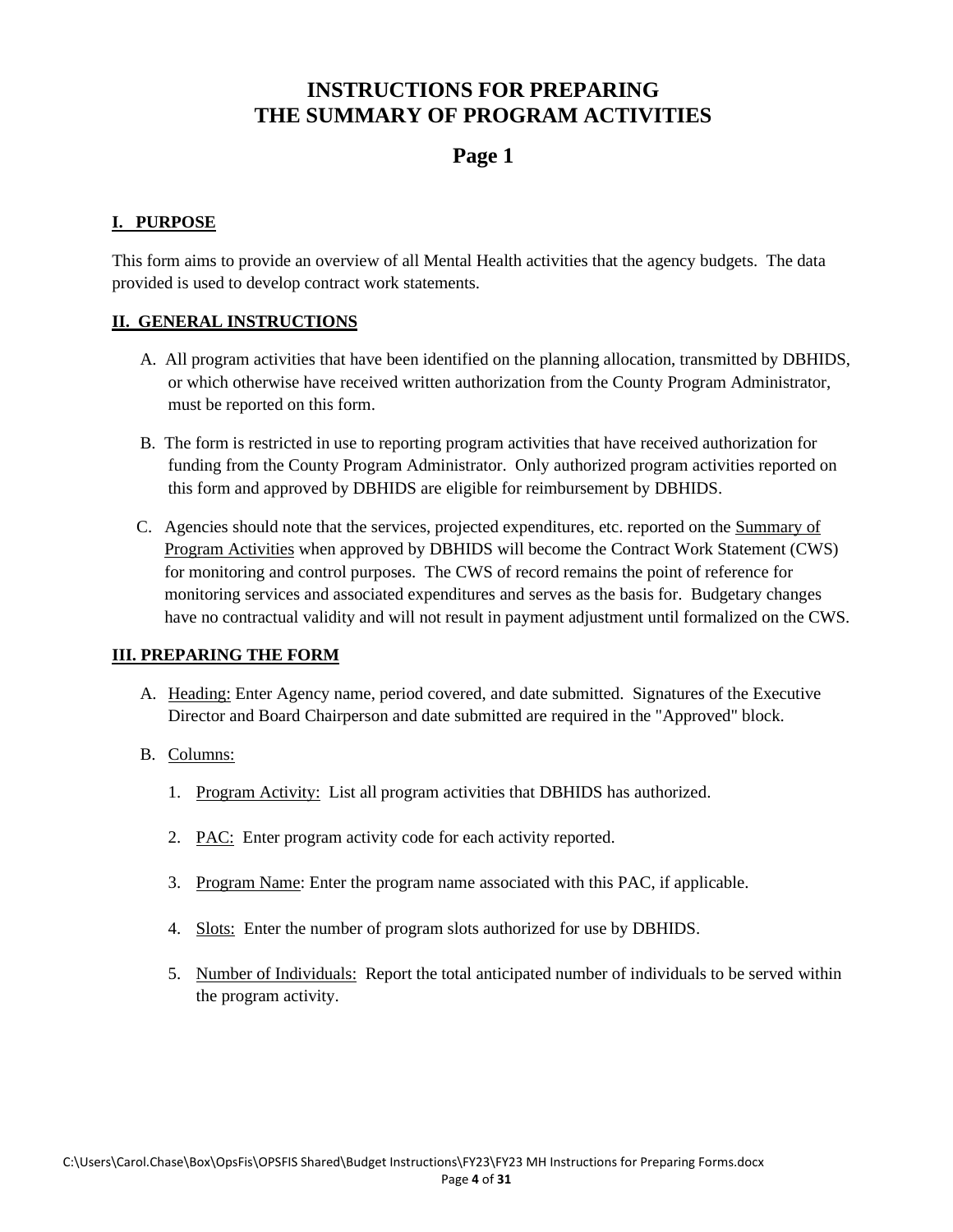### **INSTRUCTIONS FOR PREPARING THE SUMMARY OF PROGRAM ACTIVITIES**

### **Page 2**

- 6. Units: Enter the total anticipated units of service within the program activity.
- 7. Total FTE/Direct FTE: Enter the total number of personnel expressed in terms of total fulltime equivalents and the number of direct care full-time equivalent positions who are budgeted within the program activity.
- 8. Projected Eligible Expenditures:
	- a. Personnel: Enter the amount budgeted for eligible personnel expenditures.
	- b. Operating: Enter the sum of the amounts budgeted for the subtotal of eligible Operating and Equipment/Assets.

Note: When completing the Total Eligible Cost column for the fee-for-service programs, enter total costs computed (on a fee basis) in the form's Operating Column.

- c. Administration: Enter the amount for eligible administrative expenditures from the Administrative Cost Distribution Schedule.
- d. Total: Enter the total of Personnel, Operating, and Administration.
- 9. Revenue: When reporting program-funded activities, enter the projected amount of revenue to be reported as an offset to eligible expenditures noted on the Expenditure Summary.

*Note: When reporting the fee-for-service programs, enter all generated fees within the activity. Only include income reported in the Program Service Fees, Private Insurance, Medical Assistance, Health Choices (CBH), and Other Managed Care Fees entries of the Expenditure Summary.*

- 10. Allocation: Enter the amount of funding requested from DBHIDS (Total minus Revenue).
- 11. Page Total: Enter the total budgeted amount of Personnel, Operating and Administration costs, total Revenue, and Net Budgeted. The Net Budgeted amount is your total allocation.

*Note: When reporting Fee-For-Service programs, the budgeted numbers should reflect requested allocations for the rate negotiation process. Fee-For-Service programs should report total budgeted fees in the Operating Column and Total Fee revenue column, with the difference entered in the Net Eligible column.*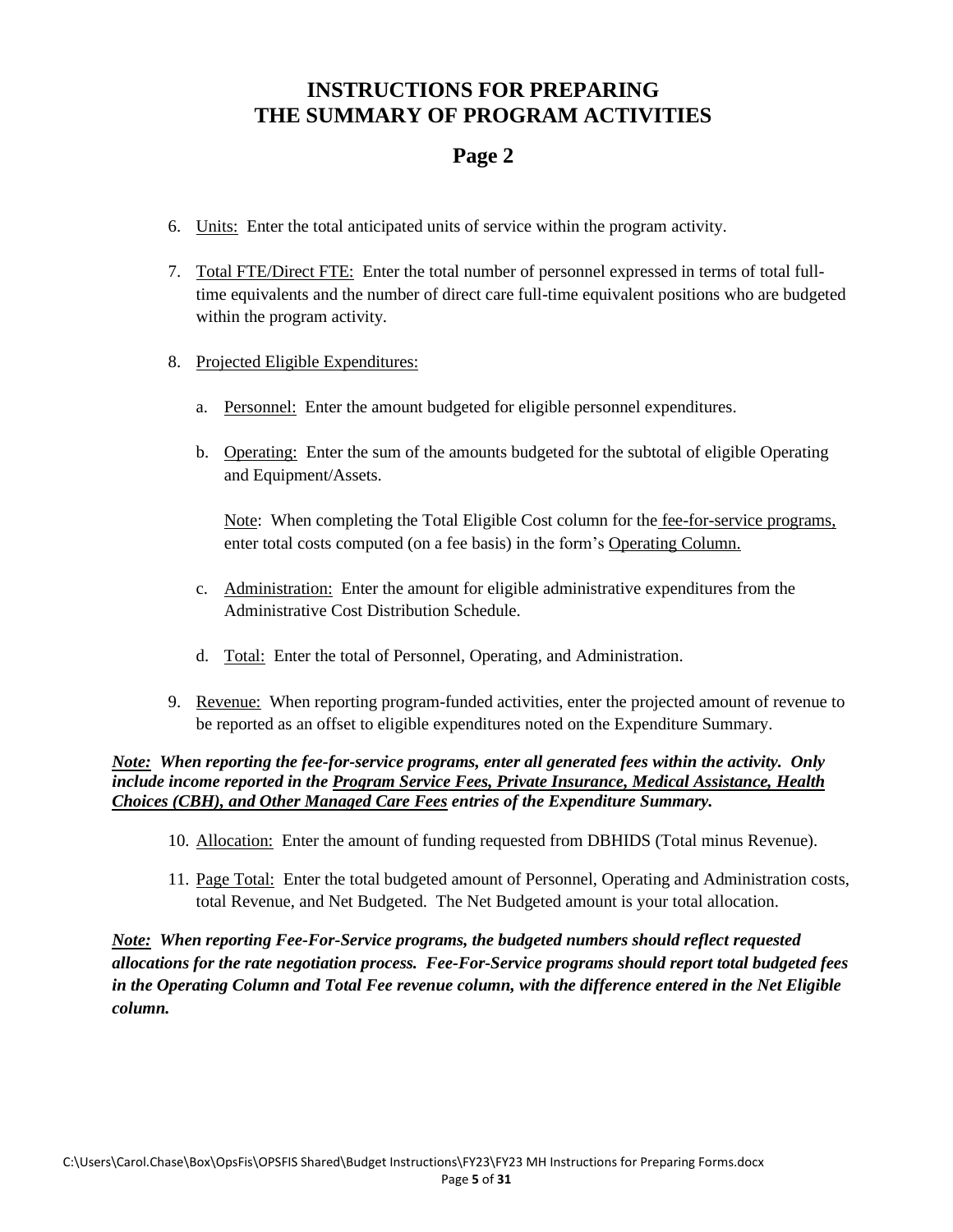### **INSTRUCTIONS FOR PREPARING THE REVENUE SUMMARY**

### **Page 1**

#### **I. PURPOSE**

The purpose of this form is to summarize all sources of revenue that the agency is required to report as an offset to eligible expenditures.

#### **II. GENERAL INSTRUCTIONS**

- A. DBHIDS funding should not be considered as a revenue source when preparing this form, as this form reports revenue used in determining the County funding request.
- B. Amounts reported in all columns should be restricted to revenue that the agency is required to use as an offset to eligible expenditures.
- C. All sources of revenue should be disclosed when reporting fee-for-service funded programs. Income reported for program services fees, private insurance, CBH, and Medical Assistance should be carried forward to the Program Activity Invoice Summary's **Revenue** column. Other sources of revenue are disclosed as memo entries, not included in total income offset reported.

- A. Heading: Check appropriate invoice or budget block. Enter date submitted, agency name, and period covered.
- B. Program Activity: List all "program activities" which have been authorized by DBHIDS.
- C. PAC: Enter the eight-digit code that corresponds to the generic program activity that is reported.
- D. Program Name: Enter the program name, if applicable.
- E. Program Service Fees: Enter revenue generated from fees for which clients or legally responsible relatives are liable (client liabilities).
- F. Private Insurance: Enter revenue generated from fees covered by insurance benefits. Include Medicare payments under this category.
- G. Medical Assistance: Enter revenue generated from Medical Assistance fees.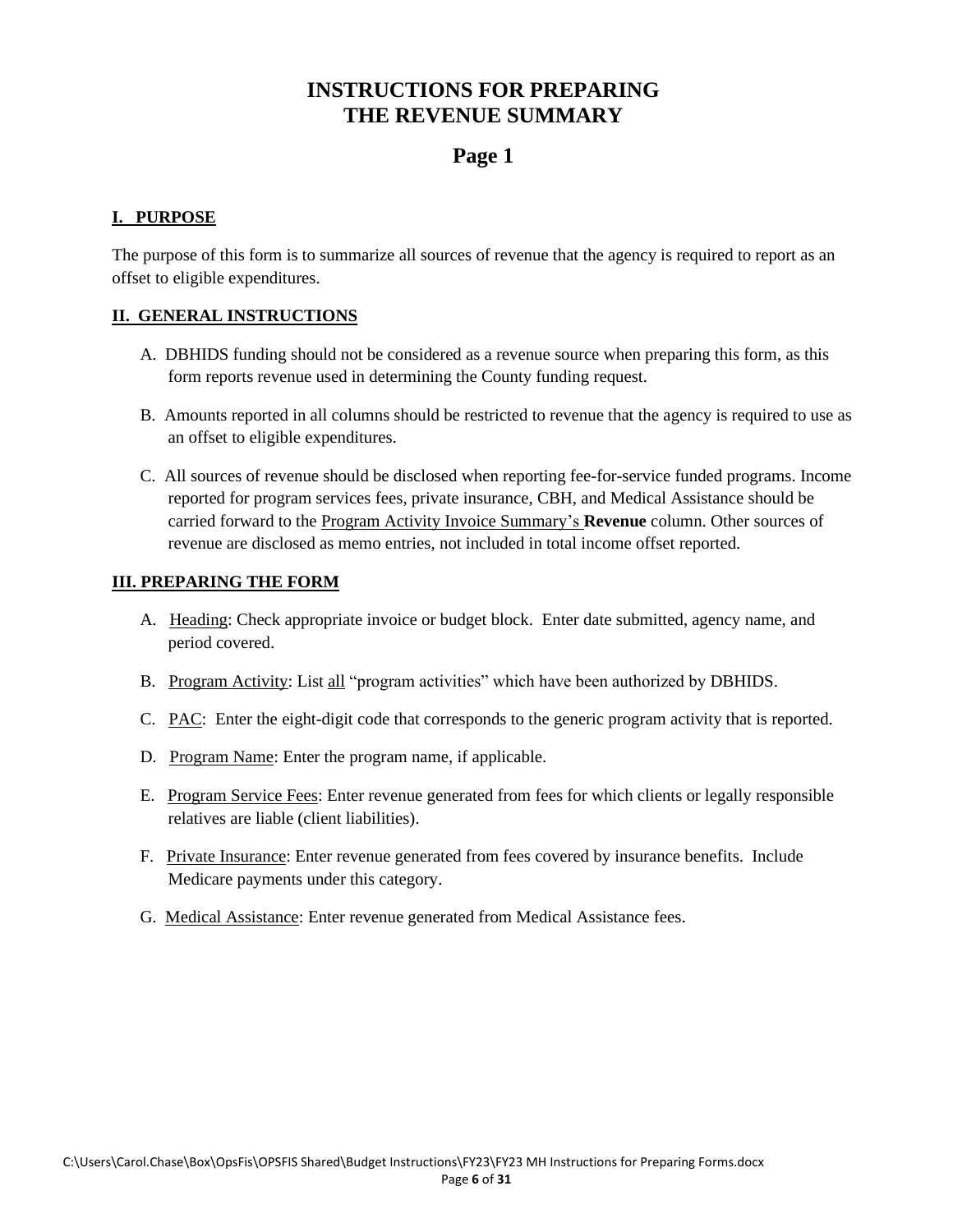### **INSTRUCTIONS FOR PREPARING THE REVENUE SUMMARY**

### **Page 2**

- H. Room & Board Charges: Enter revenue generated from payments made by or on behalf of clients to provide room and board. Include food stamps where applicable.
- I. Health Choices (CBH): Enter all revenue generated through CBH.
- J. Service or Production Contracts: Enter revenue generated from contracts for the provision of services or products.
- K. Interest: Enter revenue generated through earning interest on bank accounts or other investment instruments.
- L. Agency Contribution: Enter the amount of the agency's contribution if applicable.
- M. Other: Enter revenue generated from sources other than those listed above.
- N. Other Managed Care Fees: Enter fees received from public and private Managed Care organizations. Report the specific sources of revenue from this column on the Other Managed Care Fee Schedule.
- O. Total: Enter the total of revenue to be generated from all of the above.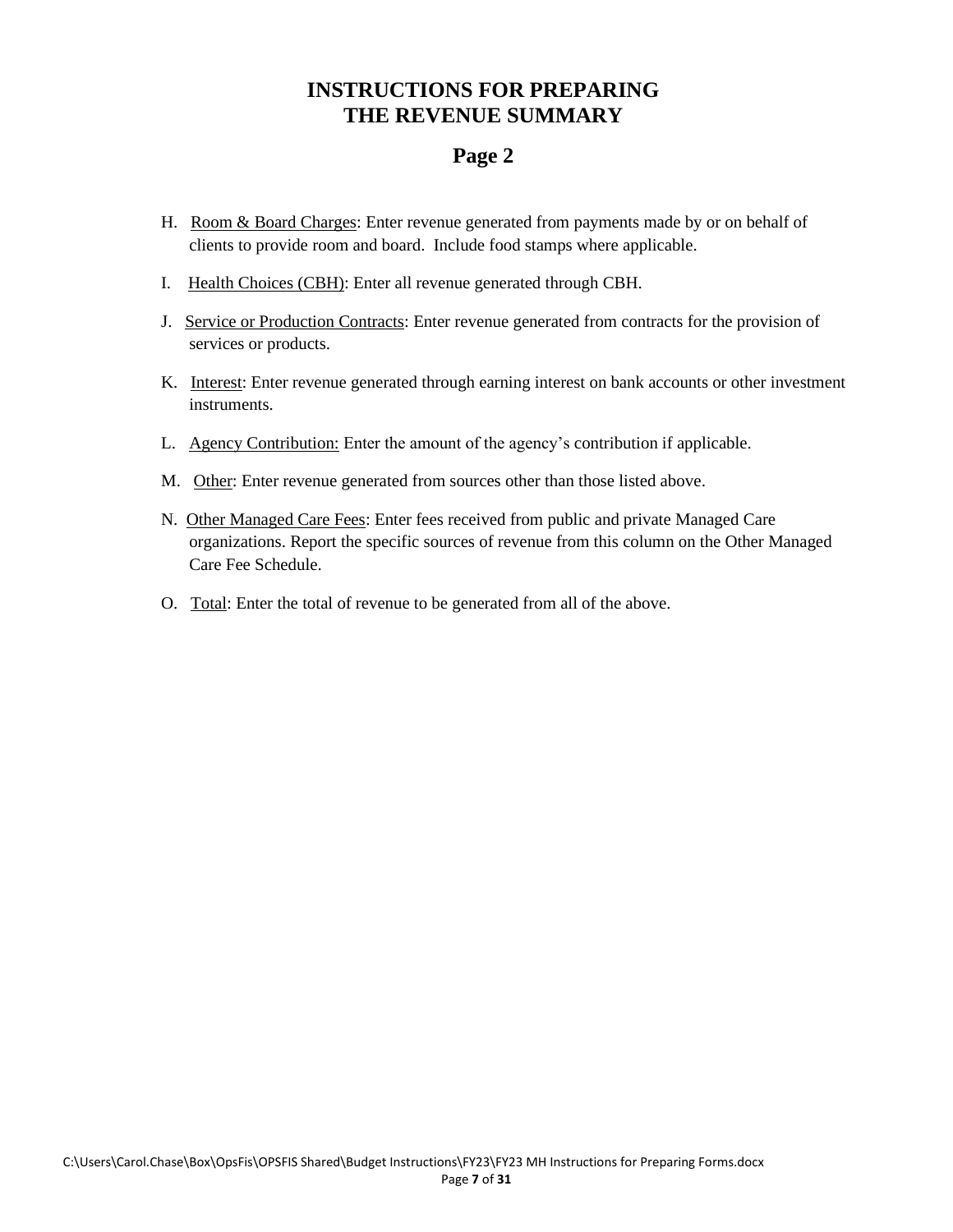### **INSTRUCTIONS FOR PREPARING THE EXPENDITURE SUMMARY**

### **Page 1**

#### **I. PURPOSE**

This form is used to summarize and report the budgeted or actual expenditures and revenue by the line item classifications that are required by the account structure of the Pennsylvania Department of Public Welfare.

#### **II. GENERAL INSTRUCTIONS**

- A. This form is to be completed for each distinct PAC or multiple PACs authorized by the DBHIDS.
- B. Multiple PACs can be entered on this form. Use as many forms as necessary to report all PACs.
- C. The subtotal classifications (Personnel, Operating, Administration, Revenue, and Net to be Funded) must correspond to those reported on the Summary of Program Activities (budget) and/or Program Activity Invoice Summary (invoice), except
- D. Fee-funded programs for which total costs computed on a fee basis are entered in the Operating column.
- E. The Administrative Expenditure Summary is no longer required.

#### **III. PREPARING THE FORM**

- A**. Heading**: Enter agency name, date submitted, the period covered, and PAC. Check off Budget or Invoice.
- B. **Promise Information**: Enter the Promise ID MPI# and Service Location Code.
- C. **Service Data**: Enter the Slot Capacity and Direct FTEs for each distinct PAC reported on this form.

#### D. **Classifications:**

- 1**.** Personnel Services
	- a. Wages & Salaries: Enter the wage and salary totals.
	- b. Employee Benefits: Enter amounts for employee benefit expenses for the program activity.
	- c. Purchased Personnel: Enter the amounts for Purchased Personnel (include temporary staff and professional practitioners and consultants who are not regular employees).
	- d. Purchased Treatment: Enter expenses associated with the delivery of treatment or care provided to individuals by physicians, other practitioners, or institutional and other facility services provided by outside contractors.
	- e. Other Personnel Expense: Enter amounts for other personnel expenses such as professional fees, purchased payroll processing, etc. for the program activity.
	- f. Staff Development: Enter amounts for staff development.
	- g. Subtotal Personnel: Enter the sub-total for personnel expenses for each PAC.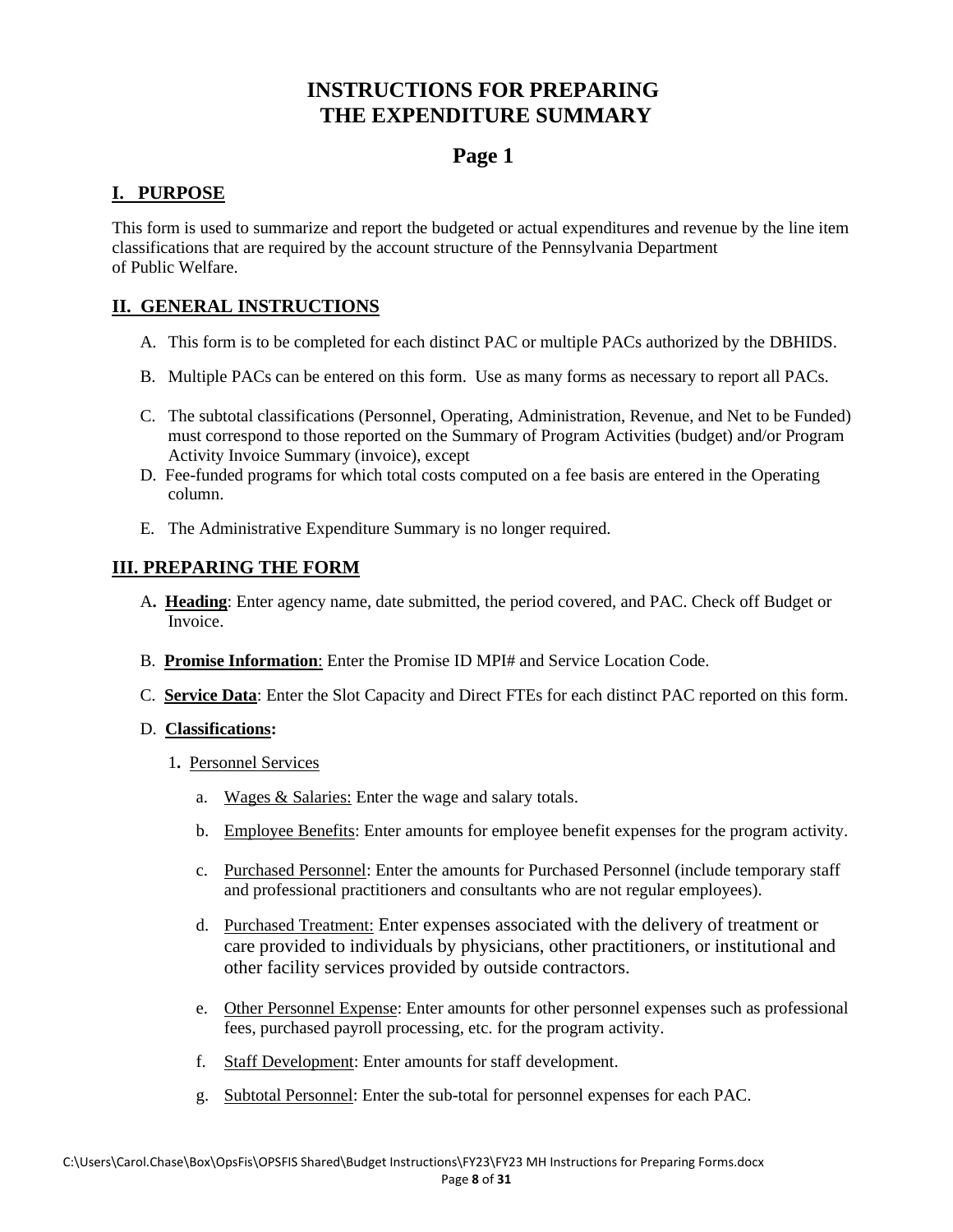### **INSTRUCTIONS FOR PREPARING THE EXPENDITURE SUMMARY**

### **Page 2**

- 2. Operating Expenses: Enter amounts for all applicable expenditure classifications within this category and enter the sub-totals for operating expenses.
- 3. Equipment/Assets: Enter amounts for all applicable expenditure classifications within this category and enter the sub-totals for Equipment/Assets.

*Note: When reporting at the program activity level, the sum of the subtotals for eligible Operating Expenses and eligible Equipment and Assets is carried forward to the "Operating" column on the Summary of Program Activities and/or Program Activity Invoice Summary.*

- 4. Total Direct: Enter subtotals for all direct costs/expenditures reported. The amount reported on the total direct line should equal the sum of the subtotal of Sections A, B, and C.
- 5. Administration: Enter amounts for administration as reported on the Administrative Cost Distribution Schedule.
- 6. Total Eligible Costs: Enter the total of Direct Cost-plus Administration.

*Note: After completing total eligible costs, the provider should determine the percentage relationship between eligible administration and total eligible costs. If administrative expenditures exceed the cap, the amount necessary to reduce administrative spending to the cap is deducted from eligible administrative expenditures. When the amount of eligible administration is determined for the program activity, it is carried forward to the Summary of Program Activities and/or Program Activity Invoice Summary.*

- 7. Revenue: Enter revenue from all sources that the provider is required to report as an offset to eligible expenditures. Amounts reported for the individual revenue sources should be totaled and this amount reported on the Program Activity Invoice Summary and/or the Summary of Program Activities.
- 8. Net Eligible to be Funded: Enter the allocation amount requested from DBHIDS (Total Eligible Costs minus Total Revenue).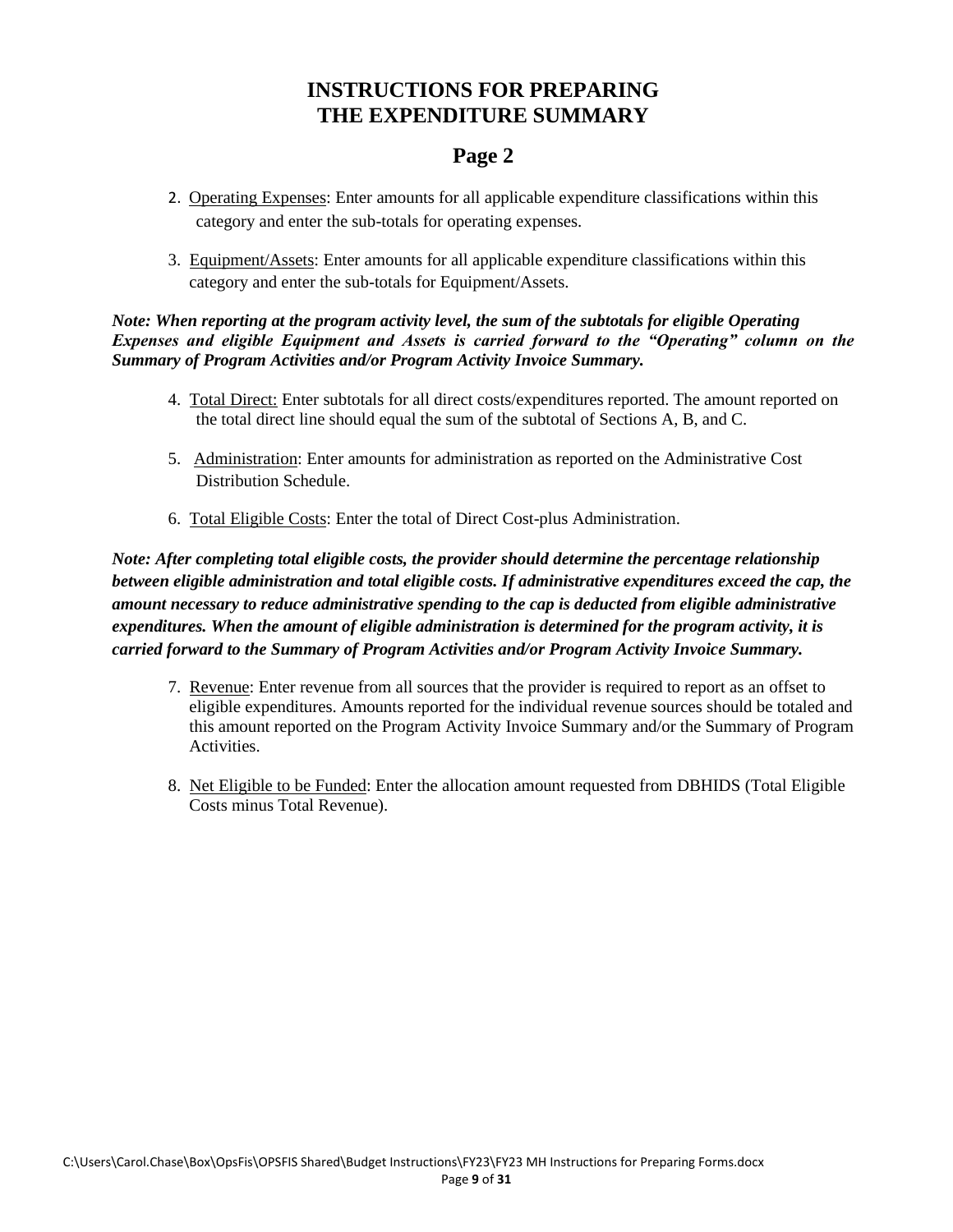### **Page 1**

# **I. PURPOSE**

This form is used to summarize, and report budgeted or actual expenditures and revenue generated by site within a residential program activity.

### **II. GENERAL INSTRUCTIONS**

- A. The form is to be completed for each distinct residential PAC authorized by the Department of Behavioral Health and Intellectual disAbility Services (DBHIDS).
- B. Sites serving individuals funded under two or more different PACs must be reported under each PAC. Total site expenditures and revenue reported within each PAC must be apportioned consistent with the individuals who are to be funded within the respective PAC. Appropriate classification and allocation are critical due to the categorical nature of DBHIDS funding.
- C. The Personnel section of this form has been reclassified as Supportive Services to report individuals' treatment services. The following line item expenditures must be reported as Personnel expenses on the Summary of Program Activities (budgeting) and Program Activity Invoice Summary (invoicing):
	- 1. Wages and Salaries
	- 2. Employee Benefits
	- 3. Purchased Personnel
	- 4. Purchased Treatment
	- 5. Other Personnel Expenses
	- 6. Staff Development
	- 7. Service Liability Insurance
	- 8. Staff Travel
- D. The Operating and Equipment/Assets sections have been reclassified as Housing Services to report individuals' non-treatment services. **Note:** The Equipment/Asset section has been eliminated and is merged into the Housing Section.
- E. The following line item expenditures must be reported as Operating Expenses on the Summary Program Activities (budgeting) and Program Activity Invoice Summary (invoicing):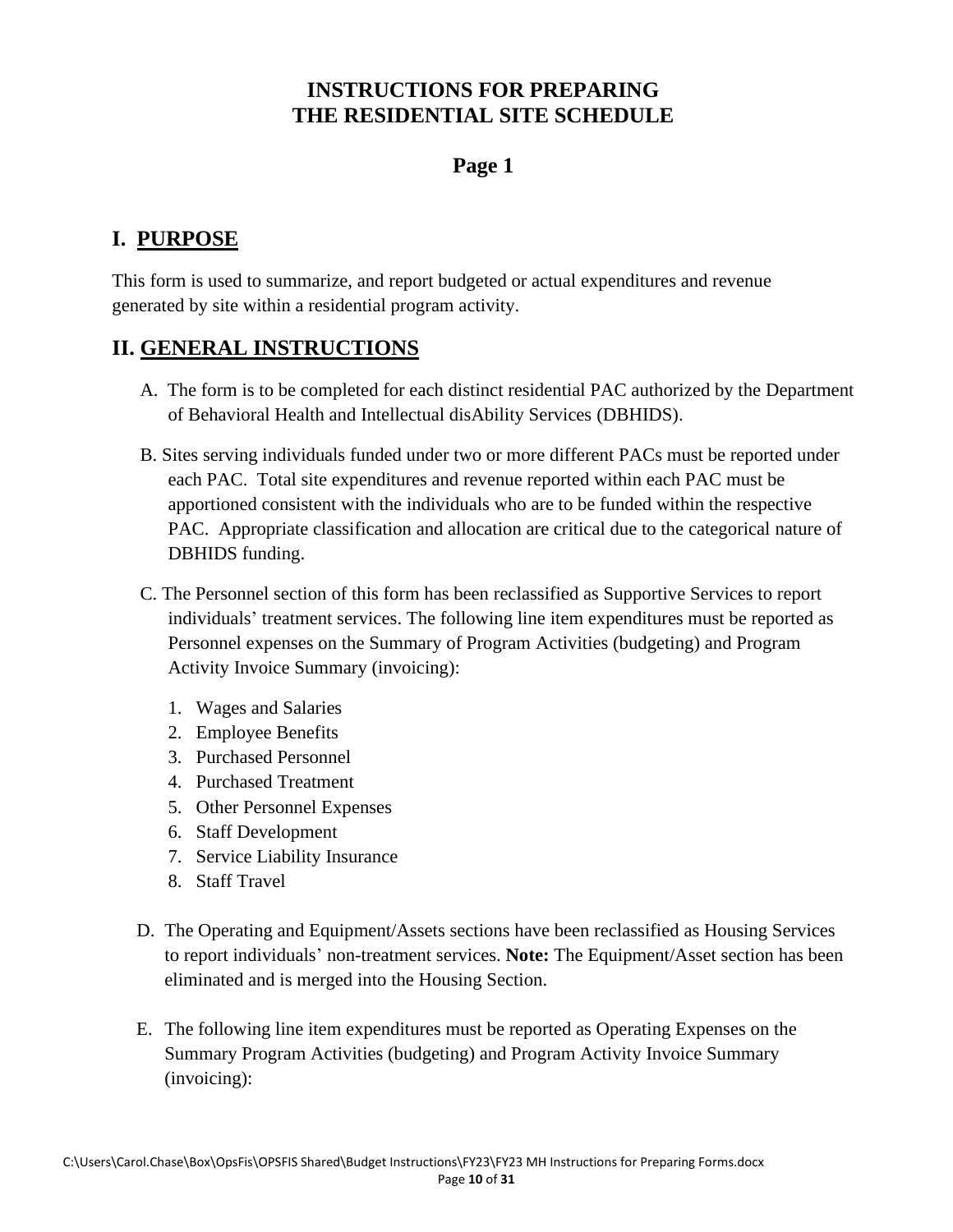### **Page 2**

- 1. Rent
- 2. Mortgage
- 3. Continuing Participation Allowance
- 4. Utilities
- 5. Building Insurance
- 6. Housekeeping
- 7. Communications
- 8. Office Supplies
- 9. Medications and Medical Supplies
- 10. Habilitation Supplies
- 11. Food
- 12. Clothing
- 13. Client Transportation
- 14. Miscellaneous Expense
- 15. Building Repairs/Maintenance
- 16. Building Renovations
- 17. Furniture and Equipment
- 18. Minor Household Equipment
- 19. Residence Adaption
- F. Use as many Residential Site Schedules as necessary to report all sites within an authorized PAC. The last column on the RSS should report the total expenses and revenues for the PAC.

### **III. PREPARING THE FORM:**

- A. Heading: Check the appropriate "budget" or "invoice" block. Enter agency name, date submitted, the period covered, PAC #.
- B. Promise Information: Enter the appropriate Promise ID MPI # and Service Location Code for each site address.
- C. Service Data: Enter Slot Capacity and # of Direct FTEs for each site address.
- D. Site Address: Enter the appropriate site information (street name and address, apartment number, floor, etc.
- E. Line Item Expenditure/Revenue Classifications:
	- 1. Wages and Salaries: Enter the agency employee wage and salary expense. This expense must be consistent with the number of hours to be assigned to the specific site.

Expenses associated with purchasing of personnel services from outside contractors are not reported in the Wages and Salaries.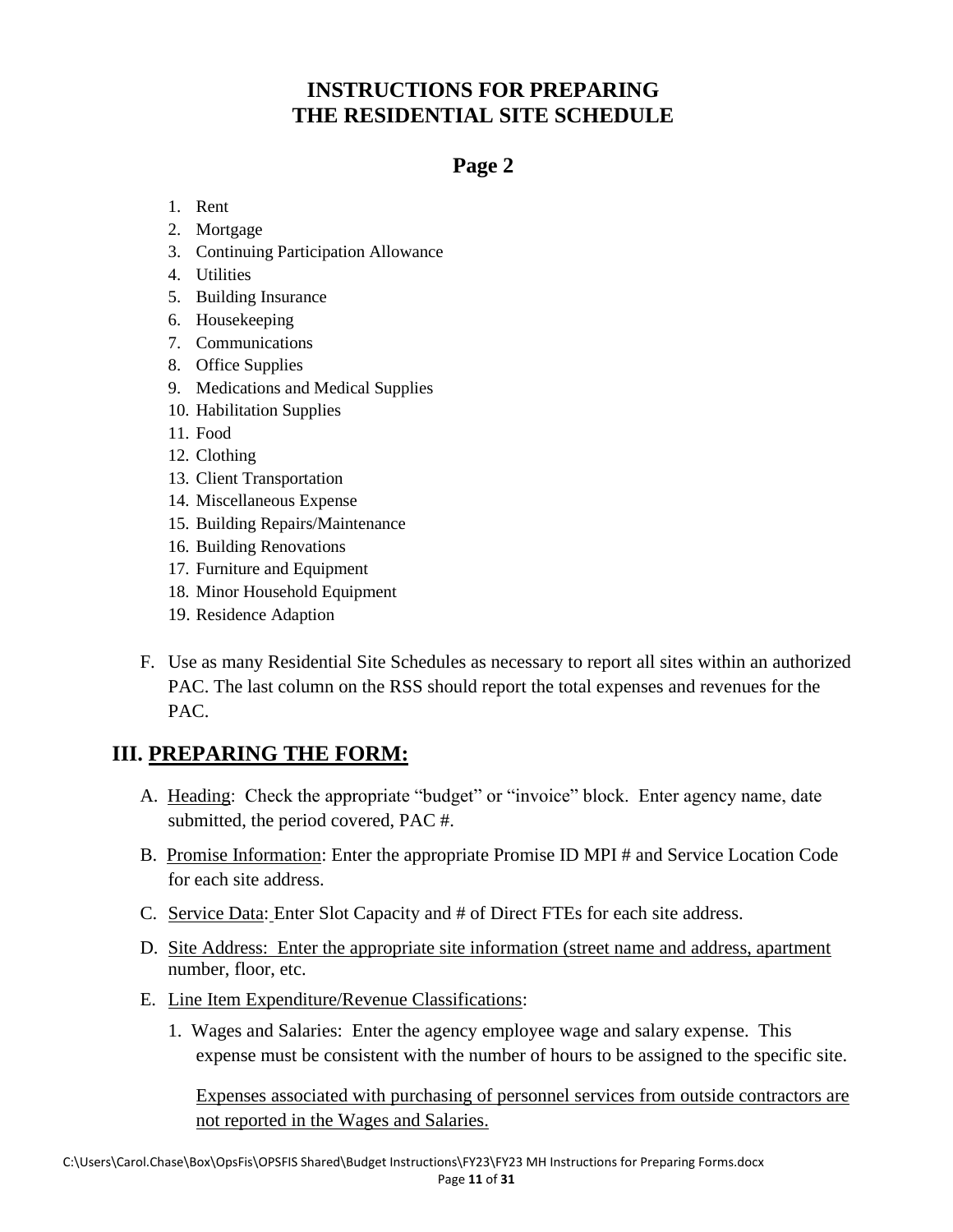#### **Page 3**

2. Employee Benefits: Enter the amount of employee benefits consistent with the wage and salary expense charged to the site.

Expenses associated with the purchase of personnel services from outside contractors are not reported in the Employee Benefits.

- 3. Purchased Personnel: Enter only those expenses associated with providing direct services, such as nursing or temporary relief services, or service-oriented consultative services purchased from outside contractors.
- 4. Purchased Treatment: Enter expenses associated with the delivery of treatment or care provided to individuals by physicians, other practitioners, or institutional and other facility services provided by outside contractors.
- 5. Other Personnel Expenses: Enter expenses associated with professional fees and other miscellaneous personnel expenses.
- 6. Staff Development: Enter expenses related to on-the-job or off-the-job training for employees.
- 7. Service Liability Insurance: Enter expenses associated with employee liability insurance coverage.
- 8. Staff Travel: Enter expenses associated with employee travel allowances, including meals, lodging, and other related costs.
- 9. Rent: Enter the amount of lease or rental payments for all sites rented by the agency for each location. Do not include costs associated with administrative offices.
- 10. Mortgage: Enter the amount of mortgage payments for each respective site. Do not include expenses associated with administrative offices.
- 11. Continuing Participation Allowance: Enter the expenses associated with debt-free real estate for each respective site.
- 12. Utilities: Enter the expenses associated with heating fuel, water, gas, electricity for each respective site.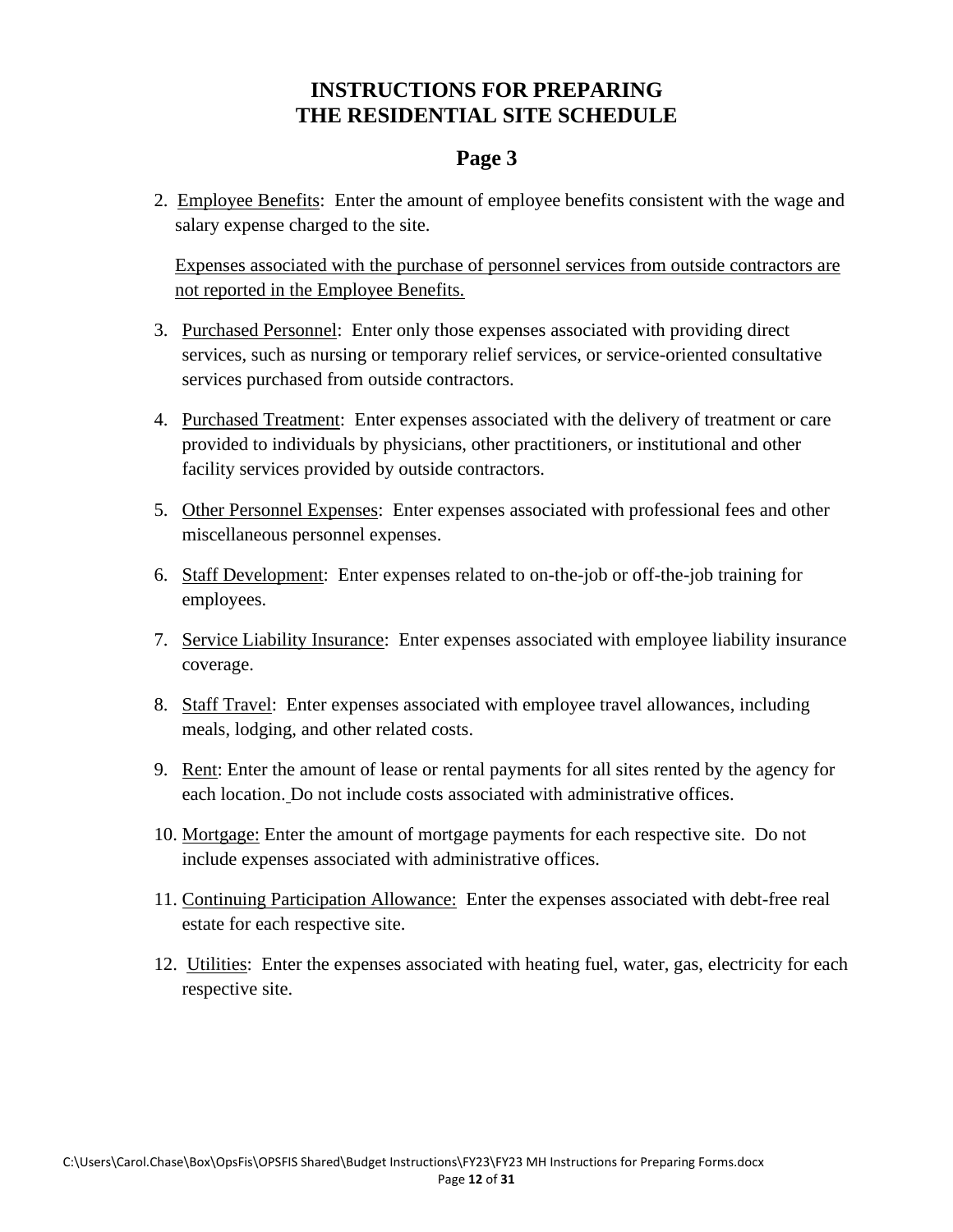#### **Page 4**

- 13. Building Insurance: Enter the expenses associated with fire, theft, liability coverage associated with the respective site.
- 14. Housekeeping: Enter the expenses associated with general housekeeping.
- 15. Communications: Enter the expenses associated with telephones, postage, printing, faxes, and beepers/pagers.
- 16. Office Suppliers: Enter the expenses associated with all supplies and minor equipment consumed or used in the day-to-day operations of an office and the routine maintenance of office equipment.
- 17. Medication/Medical Supplies: Enter the expenses associated with all medical supplies and medications used clients' treatment and the routine maintenance of medical equipment.
- 18. Habilitation Supplies: Enter the expenses associated with supplies and equipment that do not meet fixed assets requirements and are purchased for activities related to habilitation or recreational purposes.
- 19. Food: Enter the expenses associated with providing meals to individuals.
- 20. Client Transportation: Enter the expenses associated with providing transportation to individuals.
- 21. Miscellaneous Expenses: Enter the expenses associated with the purchasing goods and services that do not apply to any other line item classification on the RSS.
- 22. Building Renovations and Repairs: Enter the expenses associated with building Renovations and repairs performed by employees or contracted services
- 23. Furnishings and Equipment: Enter the expenses associated with furnishings and other equipment used in the site with a \$500 or more purchase price. Items less than \$500 are reported under Minor Equipment.
- 24. Minor Household Equipment: Enter the expenses associated with minor purchases of household items.
- 25. Furniture and Equipment Repairs: Enter the expenses associated with repair costs of all types of furnishings and equipment used on the site.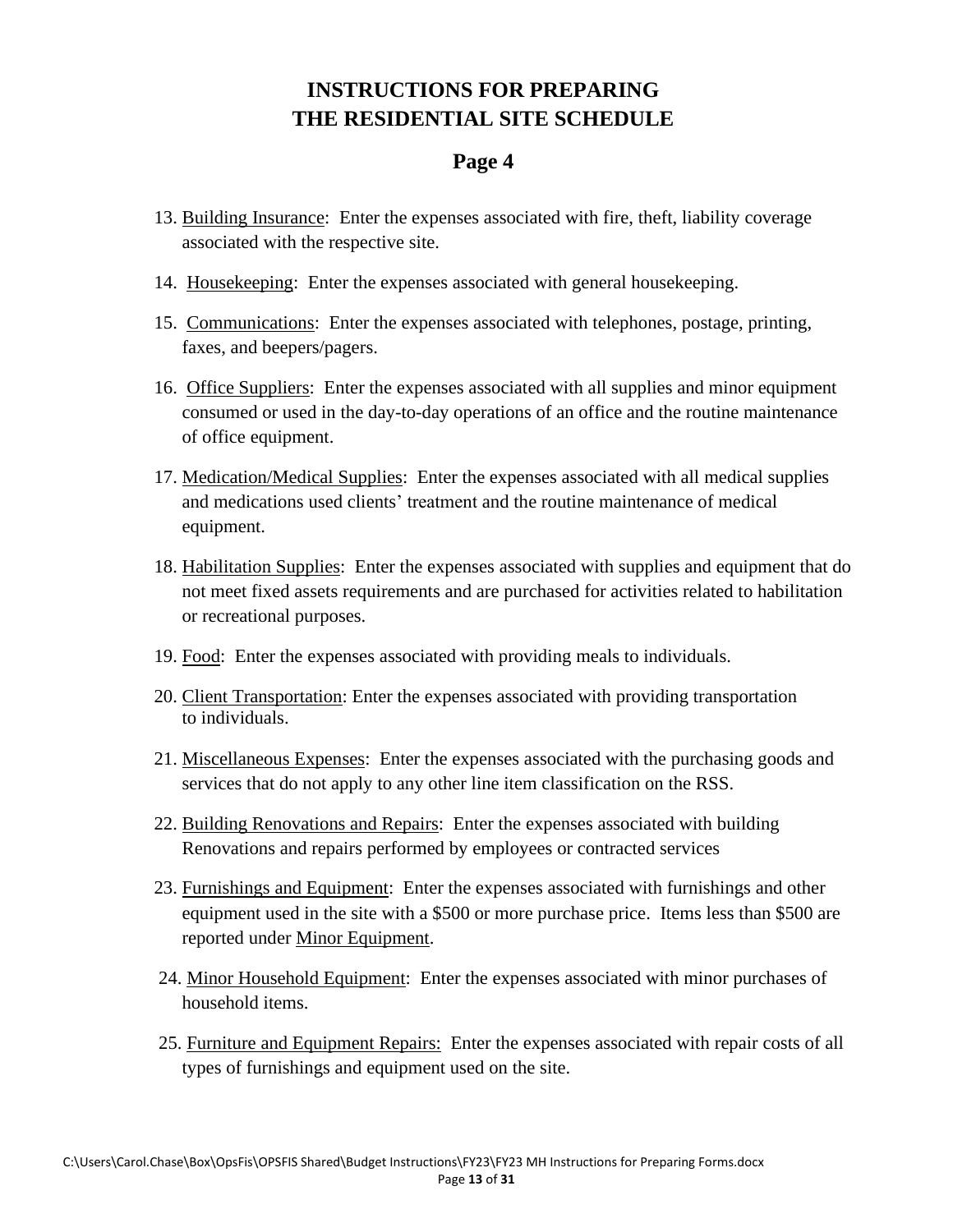### **Page 5**

- E. Total Supportive and Housing Services: Enter the total line item expenses for each respective site.
- F. Administration: Enter the amount of administration allocated to each site in the authorized PAC.
- G. Total Expenses: Enter the total expenses for each respective site.
- H. Revenue:
	- 1. Program Service Fees: Enter revenue (individual liability charges) received from individuals or legally responsible relatives.
	- 2. CBH Revenue: Enter the amount of Health Choices revenue received in each respective site.
	- 3. Room and Board: Enter the revenue collected for providing room and board to individuals.
	- 4. HUD Revenue: Enter the revenue collected from the Department of Housing and Urban Development for individuals living in HUD-funded sites.
	- 5. McKinney Grant: Enter the revenue collected for providing services to homeless individuals.
	- 6. Interest: Enter interest revenue earned on DBHIDS cash advances or other interest associated with DBHIDS-funded services.
	- 7. Other Revenue: Enter the revenues collected from other revenue sources (excluding agency contribution) that do not pertain to the revenue classifications shown on the RSS.
	- 8. Agency Contributions: Enter the agency's funds to offset expenses that exceed the authorized allocations or to fund ineligible costs.
	- 9. Total Revenue:Enter the total revenue from the revenue sources reported on the RSS.
- I. Net Expenses to Be Funded: Enter the net expenses to be funded by subtracting Total Revenue from Total Expense for each respective site.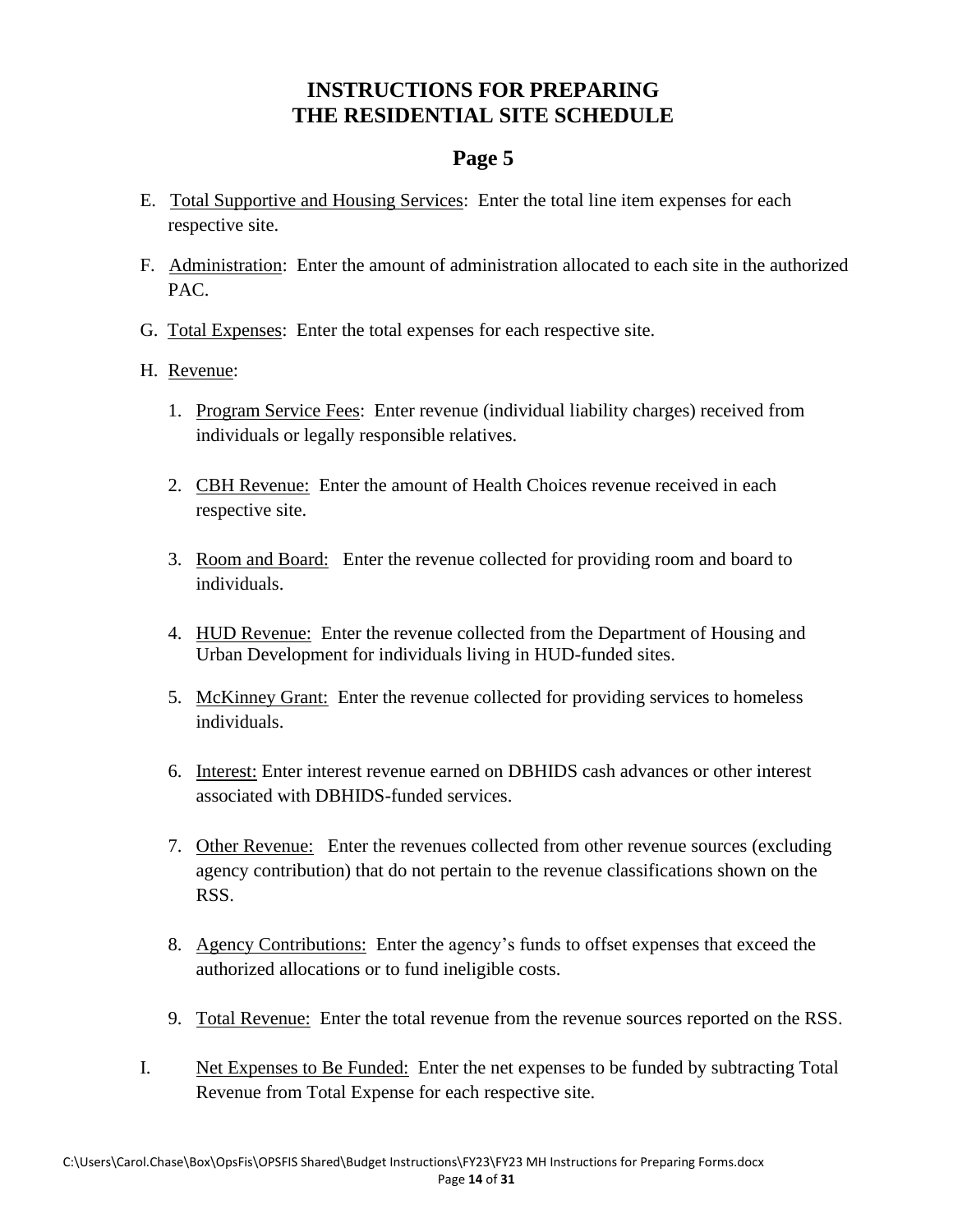### **Page 6**

J. Site Per Diem Rate – Use the following calculations to calculate the per diem rate for each respective site:

#### **# of slots x 365 days x 95% occupancy = units**

Units / net eligible to be funded = per diem rate

K. Room and Board Revenue: Show the calculations used to determine the amount of Room and Board Revenue reported for each site.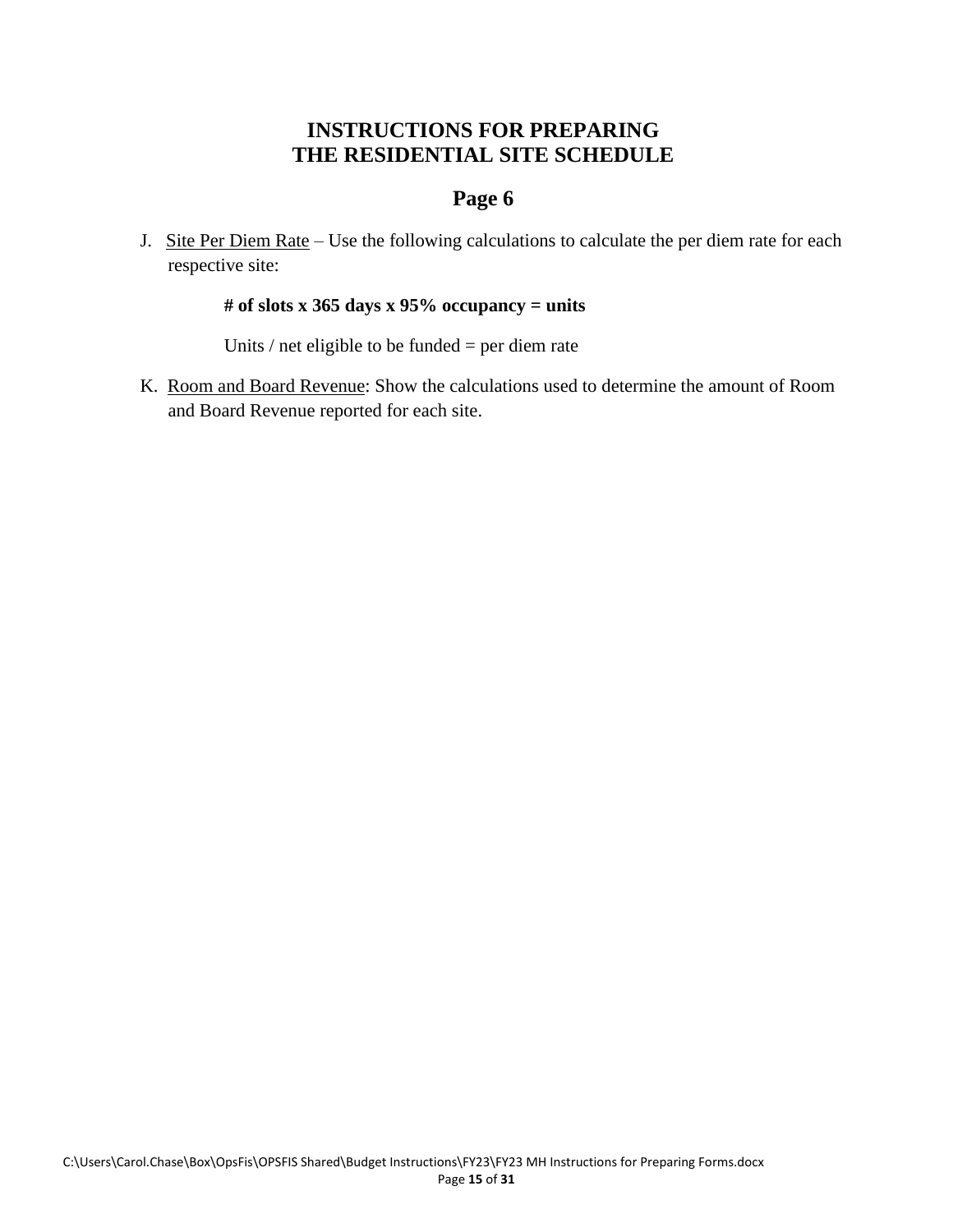### **INSTRUCTIONS FOR PREPARING THE CONTINUING PARTICIPATION ALLOWANCE DISCLOSURE FORM**

### **Page 1**

#### **I. PURPOSE**

This form is used to report all facilities for which a contract provider requests a continuing participation allowance (CPA).

#### **II. GENERAL INSTRUCTIONS**

- A. This form is to be completed only if a provider plans to request a continuing participation allowance on a debt-free facility and has budgeted this allowance for a Program Activity on the **Expenditure Summary.**
- B. The CPA must be charged per Section 4300.87, (c), (vii) of the Department of Public Welfare Chapter 4300 County MH/ID Fiscal Manual.
- C. A CPA is subject to prior approval of the DBHIDS and will be considered an unallowable expense if not reported on this form during the initial budget process unless subsequently negotiated with and approved by DBHIDS.
- D. The currently authorized allocation must accommodate the CPA. DBHIDS will not permit transfers of funding during the budget process to accommodate a CPA, nor will such expenses be reimbursed more than the authorized allocation.

- A. Heading Check the appropriate blocks for BH. Enter Agency name, the period covered, and the date submitted.
- B. Columns
	- 1. Site Address Enter the address of the facility for which a CPA is being requested.
	- 2. Owner Enter **"SELF"** if the provider owns the property or the name of the holding company or another related party that holds title to the property.
	- 3. Property Appraised Fair Market Value Enter the Appraised Fair Market Value for the property.
	- 4. PAC Enter the eight (8)-digit PAC.
	- 5. Program Name Enter the program name associated with the PAC Continuing.
	- 6. Participation allowance (CPA) Budget Enter the amount of the CPA included in the budget.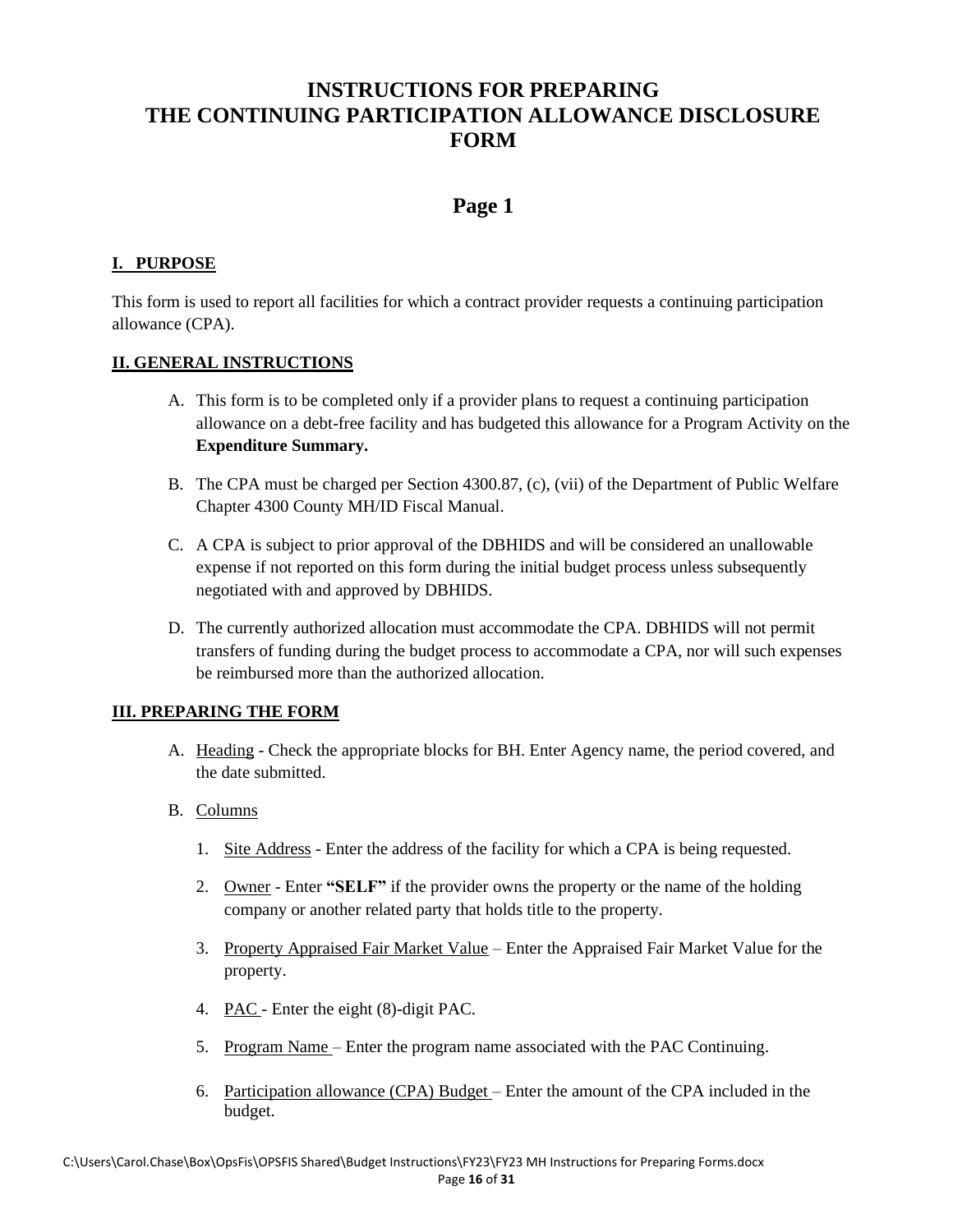### **INSTRUCTIONS FOR PREPARING THE PERSONNEL BUDGET SCHEDULE**

### **Page 1**

#### **I. PURPOSE**

This form provides a breakdown of salary and wage expenses and other information regarding the positions established within the cost center and program activities.

#### **II. GENERAL INSTRUCTIONS**

- A. The form must be completed by the cost center to support each program activity identified on the Initial Allocation Notice and/or Summary of Program Activities.
- B. Although all activities must be reported separately, this form has been revised to allow multiple PAC entries. Program activities should be identified and reported on the Personnel Budget Schedule by Cost Center.
- A. The Personnel Budget Schedule is no longer required to be submitted for administration.

- A. Heading Enter provider name, cost center, period covered, and date submitted.
- B. Name Enter employee name by first name and surname. Enter vacant or new, as necessary, and the anticipated appointment date.
- C. Position Enter the working title of the position and the authorized personnel.
- D Direct/Indirect (D/I) Enter **D** (Direct) for those who perform the treatment or direct care activities and represent the first level of supervision of these direct care staff. Enter **I** (Indirect) for all other staff assigned to the PAC who are not reported as direct care staff.
- E. Minimum Education Requirements Enter the minimum level of education required for the position (i.e., high school, B.S., MSW, etc.).
- F. Role Enter a brief description of job functions or activities.
- G. Annual Salary Enter the annual salary for each position regardless of how much time is spent in that particular PAC. Any salary savings should adjust vacant or new positions due to anticipated delays in filling the position.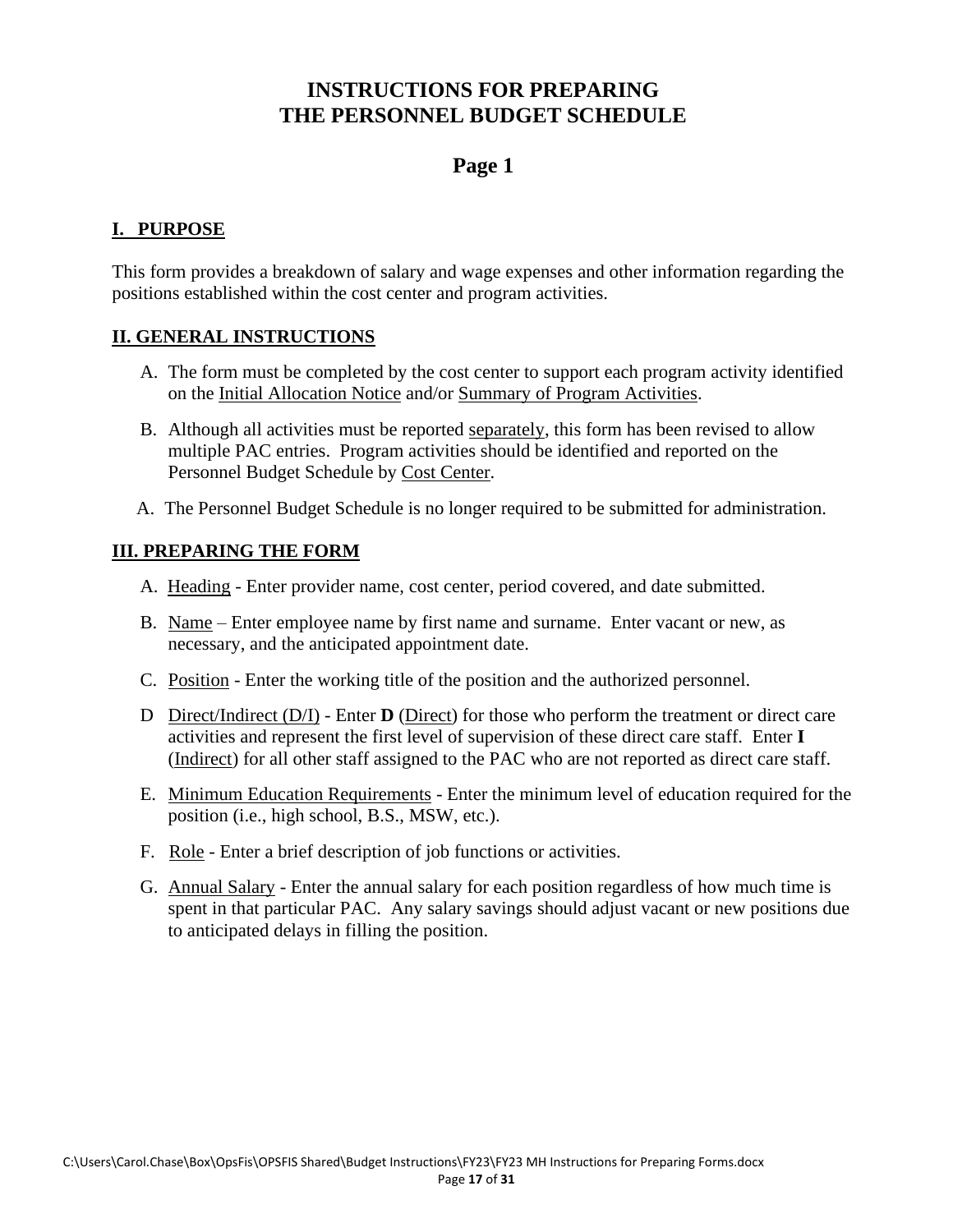### **INSTRUCTIONS FOR PREPARING THE PERSONNEL BUDGET SCHEDULE**

### **Page 2**

- H. Hours Worked by Cost Center Enter the number of hours per week budgeted for the Cost Center position being reported.
- I. FTE Full-Time Equivalent Employee Divide hours worked per cost center by total hours worked per week. Total FTE column. The total amount reported should agree to the Summary of Program Activities and the Program Description Outcome Form.
- J. PAC Salary Enter PAC # for the program activity being reported in the column heading. Enter the total eligible salary to be charged to the individual PAC(s).
- K. Total Enter the total of all salaries reported for the cost center and each PAC. The PAC total should be reported on the Wages and Salaries line item for the respective PAC on the Expenditure Summary.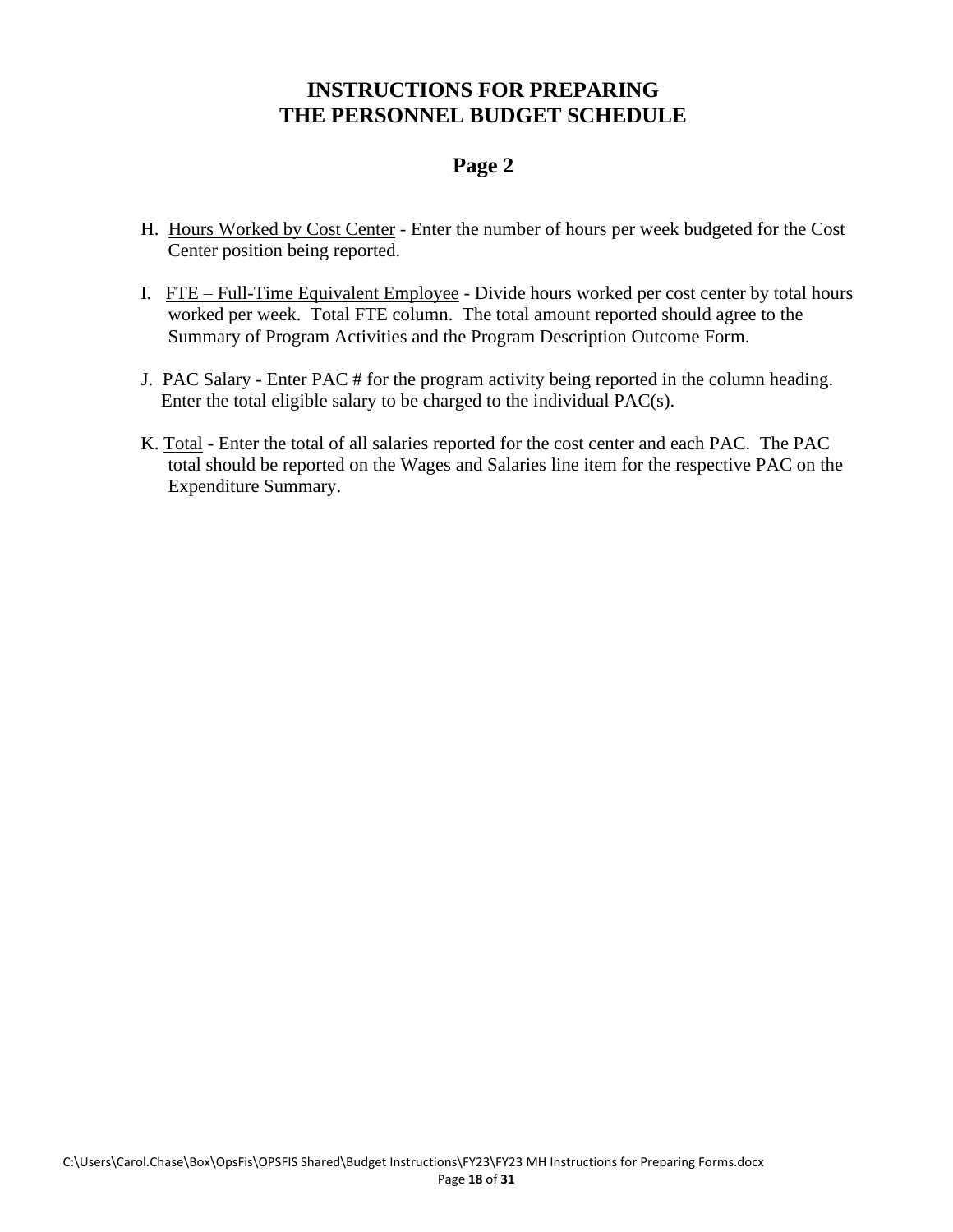### **INSTRUCTIONS FOR PREPARING THE ADMINISTRATIVE COST DISTRIBUTION SCHEDULE**

#### **Page 1**

#### **I. PURPOSE**

The purpose of this form is to document the allocation of administrative costs among the direct service activities provided by the agency.

#### **II. GENERAL INSTRUCTIONS**

- A. Providers who must submit a single or program audit consistent with the new audit guidelines must have the agency's Administrative Cost Distribution methodology certified by a Certified Public Accountant. This statement must be submitted with the agency's annual audit report. The auditor's statement should identify the methods employed and attest to the compliance of the methods with general accounting principles, MH/ID 4300 Regulations, particularly Section 4300.94, and reporting policies of the Department of Behavioral Health and Intellectual disAbility Services (DBHIDS). The certification must also address the indirect cost methods used by parent institutions or other related parties to assign charges to agencies under contract with DBHIDS.
- B. Agencies are not required to submit copies of the administrative budget or worksheets which reflect the computations used in effecting the administrative cost distribution; however, these documents must be maintained by the agency so that they will be available for review by the staff of DBHIDS, and Federal, State, or other local authorities.

- A. Heading: Enter agency name, the period covered, and date submitted.
- B. PAC: Enter the code for all program activities listed in the "Program Activities" column.
- C. Program Activities: List all program-funded activities for which the form is being completed.
- D. Program Name: Enter the program name associated with this PAC, if applicable.
- E. Subtotal Program Funded Services: Enter subtotals of all program activities listed above on the form.
- F. Other Program Funded: This line is used if the agency assigns administration to both BH and ID program activities. Amounts reported on this line should equal the subtotals of program-funded activities reported for the other service area (BH or ID) on the comparable administrative cost distribution form. Check appropriate block.
- G. Partial Hospital: This line is used to report partial hospitalization charges assigned to the program.
- H. Other Fee-funded Services: This line is used to report administrative charges assigned to program activities that have been authorized for fee-based funding by DBHIDS, for example, Intensive or Targeted Case Management.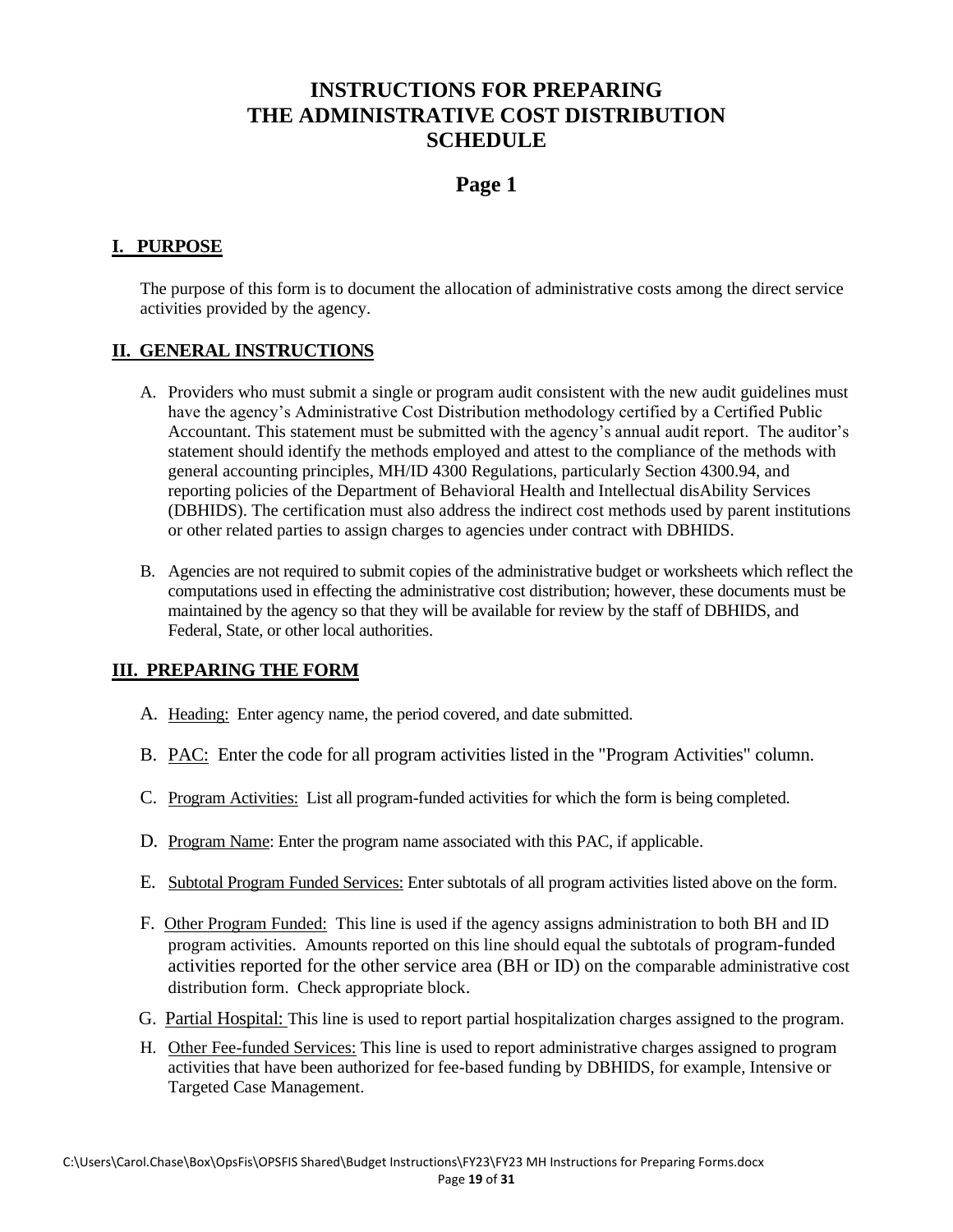### **INSTRUCTIONS FOR PREPARING THE ADMINISTRATIVE COST DISTRIBUTION SCHEDULE**

#### **Page 2**

- I. Programs Not Funded by DBHIDS: This line is used to summarize the administrative charges assigned to all other services or programs administered by the agency that DBHIDS does not fund.
- J. Total: This line is used to report total administrative costs.
- K. Total Administrative Costs (Column 1): This column is used to report the agency's distribution of total administrative expenses irrespective of their BH/IDS funding eligibility.
- L. Eligible Administrative Costs (Column 2): This column is used to report the distribution of net expenditures that are eligible for DBHIDS reimbursement in terms of their compliance with applicable BH/ID program regulations and policies. However, do not exclude costs over DBHIDS percentage caps when completing this column.
- M. Ineligible Costs In-Excess of Cap (Column 3): This column is used to report the amounts of otherwise eligible administrative costs that will be ineligible for DBHIDS reimbursement since they exceed the percentage caps imposed by the Office. This column is completed after the administrative costs have been distributed to program activities and determination of their eligibility terms of caps has been completed.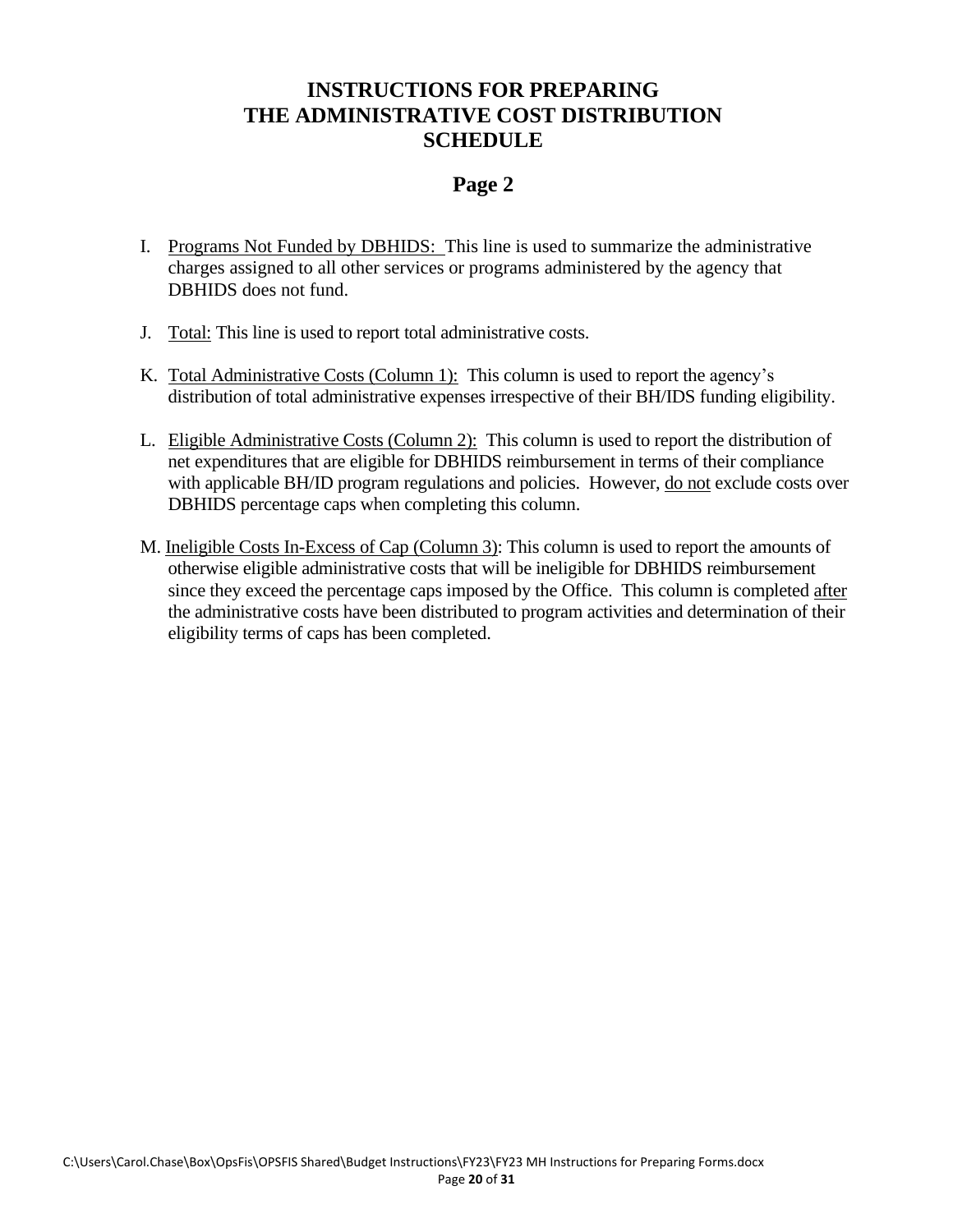### **INSTRUCTIONS FOR PREPARING THE MISCELLANEOUS ITEM DETAIL SCHEDULE AND THE BUDGET SUBSIDIARY SCHEDULE**

#### **Page 1**

#### **I. PURPOSE**

- A. To provide a breakdown of Purchased Personnel, Other Personnel, Staff Development, Purchased Treatment Services, and Miscellaneous Expenses and to identify agency subcontractors.
- B. To provide a detailed listing of Building Repairs/Maintenance, Building Renovations, Furnishings and Equipment, Furniture/Equipment Repairs.

The Administrative Miscellaneous Item Detail and Budget Subsidiary Schedule are no longer required to be submitted for administration.

#### **II. GENERAL INSTRUCTIONS**

- A. The form is to be completed for each distinct PAC authorized by the DBHIDS that has budgeted expenses for Purchased Personnel, Other Personnel, Staff Development, Purchase Treatment Services, Miscellaneous Expense, Building Repair/Maintenance, Building Renovations, Furnishings and Equipment, and Furniture/Equipment Repair.
- B. Any Building Repair/Maintenance, Building Renovations, Furnishings and Equipment, and Furniture/Equipment Repairs that exceed \$500 for a program activity or site must be detailed on this schedule.
- C. The form must be prepared by PAC for all non-residential programs and site for all residential programs.
- D. All agency sub-contractors must be reported to DBHIDS on this form.

- A. Heading: Enter agency name, program date submitted, and period covered.
- B. PAC/Site: Enter the PAC and corresponding program activity. Enter the site address as it corresponds to the Expenditure Summary.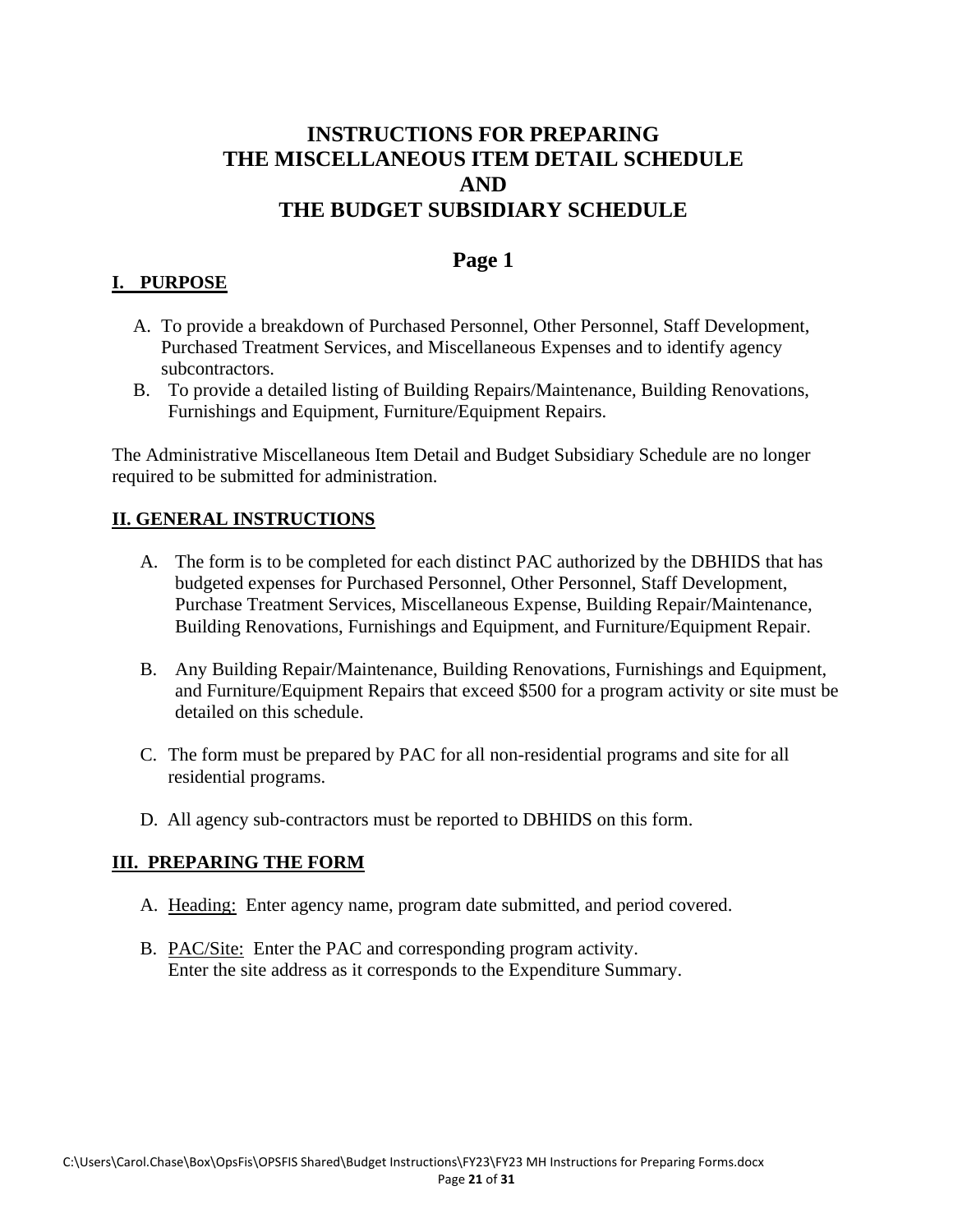### **INSTRUCTIONS FOR PREPARING THE MISCELLANEOUS ITEM DETAIL SCHEDULE AND THE BUDGET SUBSIDIARY SCHEDULE**

#### **Page 2**

- C. Classification/Description: List the category of the Expense (Example: Purchase Personnel, Equipment Maintenance, etc.). Then provide a detailed description of the expenditures and the name of the person or company delivering the service (e.g., Joe Jones, Psych. Time @ \$50/hour).
	- 1. **Purchased Personnel:** Enter only those costs associated with providing direct services such as nursing, temporary relief services, or specialized therapy serviceoriented consultative services. Include the hourly rate and the number of service hours.
	- 2. **Other Personnel:** Enter costs of professional fees and other miscellaneous personnel expenses. Include the hourly rate and the number of service hours.
	- 3. **Staff Development**: Enter costs related to on or off-job training for program staff.
	- 4. **Purchased Treatment Service**: Enter costs related to the delivery of treatment of care provided to clients (other than residential/rehabilitative services) by physicians, other practitioners, or institutional and other facility services. Include the hourly rate and the number of service hours.
	- 5. **Miscellaneous Expenses**: Enter costs that cannot be appropriately charged to any other expenditure classification.
	- 6. **Equipment/Assets**: Enter costs associated with Building Renovations/Repairs, Furnishing/Equipment, Minor Household Equipment, and Furnishing Equipment Repairs for \$500. Enter expenses that exceed \$500.
- D**.** Grand Total**: Enter the total of all the subtotal lines.**

.

**All categories should be totaled with the totals corresponding to the amount reported on the Expenditures Summary and Residential Site Schedule.**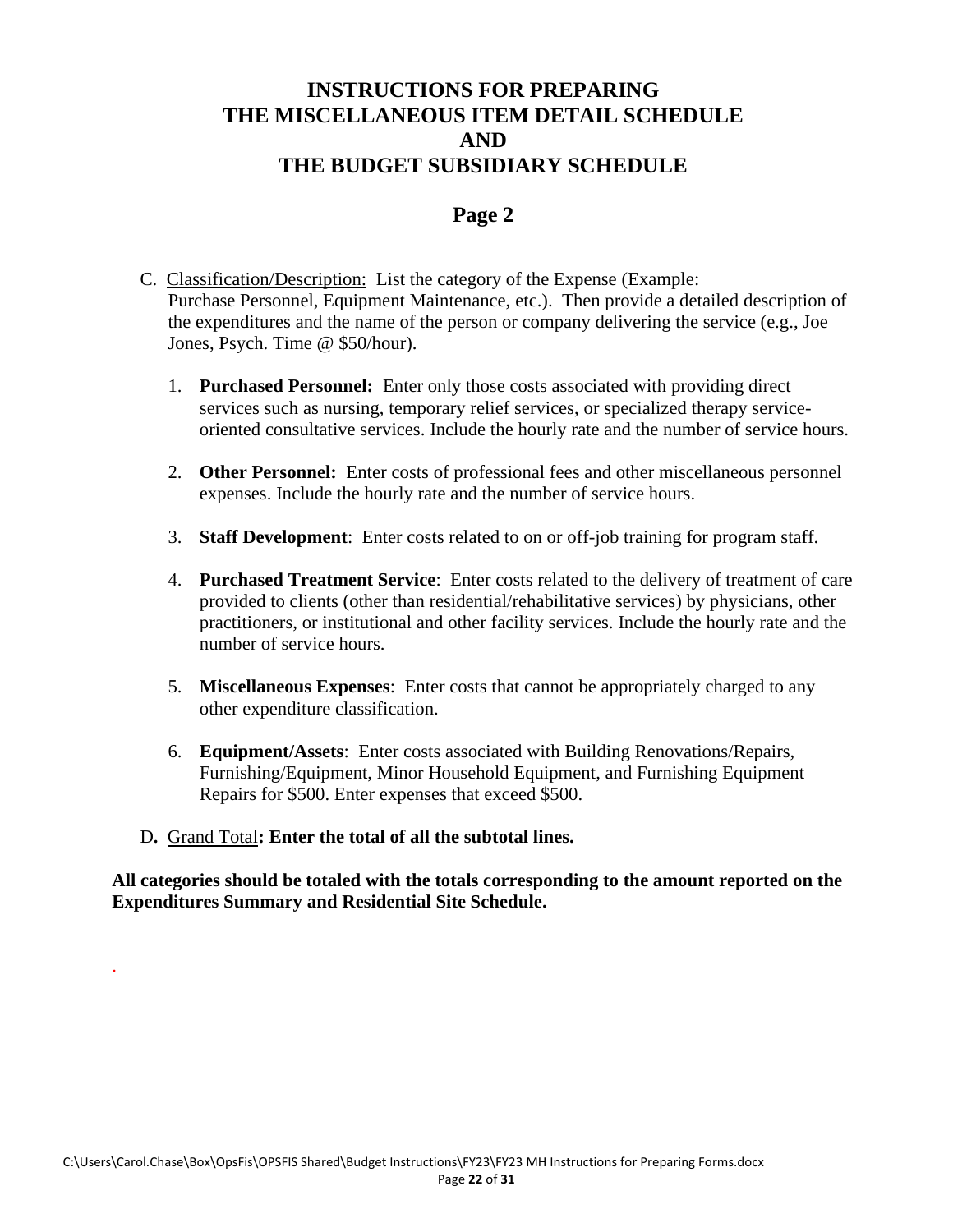### **INSTRUCTIONS FOR PREPARING THE PROGRAM DESCRIPTION AND OUTCOME FORM (PDO)**

*NOTE: The information on this form when making financial decisions for the Behavioral Health System. The information must be accurate. This form is required for all providers and all programs.*

#### **I. PURPOSE**

This form provides a Scope of Service to include a program description, contract outcomes, staffing, productivity, program capacity, and budget variances for each Program Activity Code. It's for an explanation for any variances, revisions, elimination of programs or PACs, and the transfer of funds between PACs.

#### **II. GENERAL INSTRUCTIONS**

This form must be completed by each program activity identified on the Summary of Program Activity.

#### **III. PREPARING THE FORM**

Each agency is to complete this form for each PAC.

- A. Heading Enter the following: Agency, PAC # (8-digit code), Date Submitted, and Program Activity.
- B. Section I Description of Program: Provide descriptive and detailed narratives for each program.
- C. Section II Contract Outcomes: Contract Outcomes: FY 2023 DBHIDS will collect outcome information only for: **All programs and services listed on the Initial Allocation Notice.**
- D. Section III Budget Variance Section: Provide the following information for FY 2022 and FY 2023: the Direct 2022 FTE, UOS Capacity/Slots, and billable units (TCM only). Also, provide the FY22 and FY 2023 Planning Allocation and Planning Budget Submission and the variance between the two.
- E. Section IV Provide explanations for any variances.
- F. Section V Agency Information: Include the Service Location Code, Site Address, Phone Number, Fax Number, and Facility Number.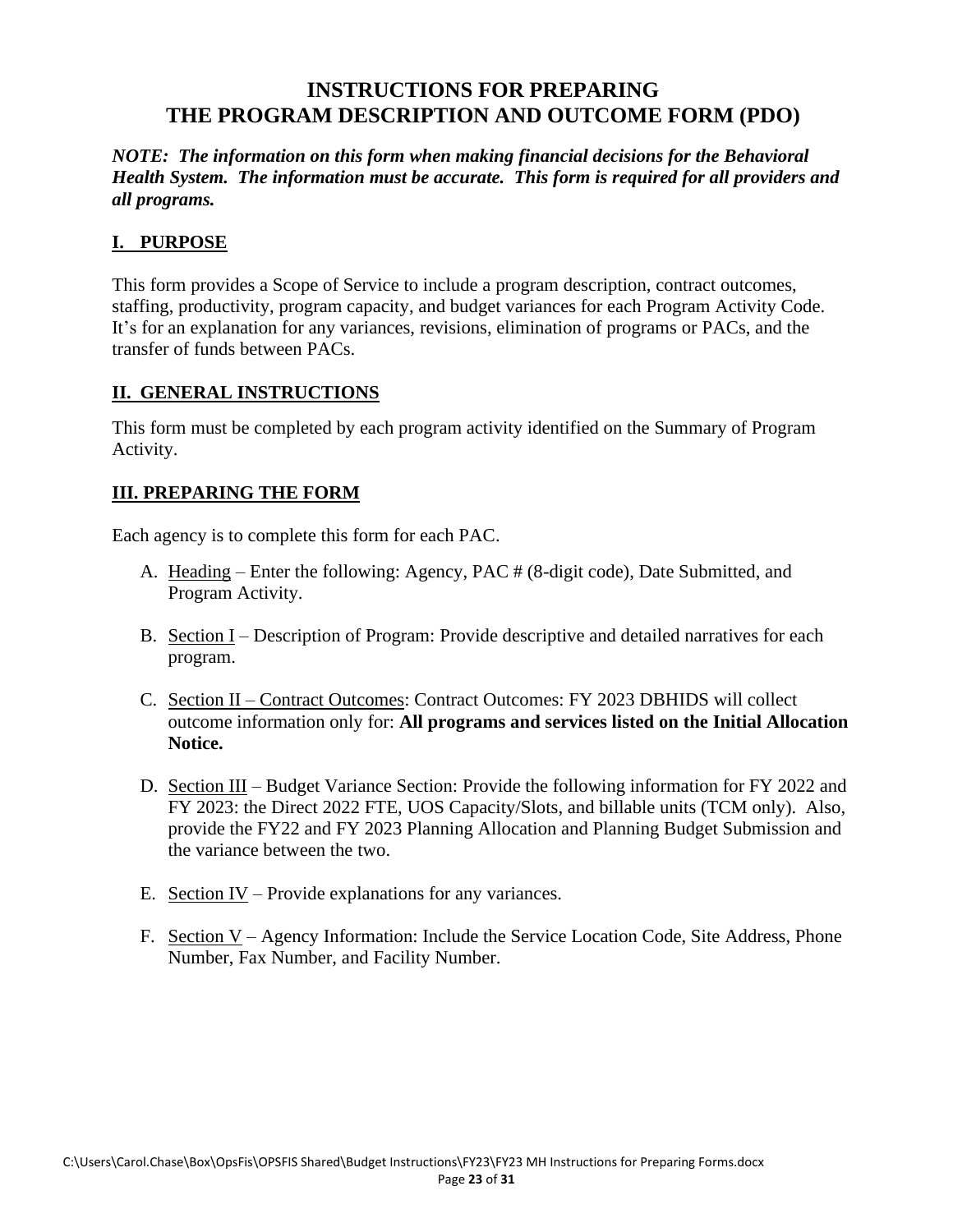#### **Page 1**

#### I. PURPOSE

The purpose of this form is to display the staffing pattern by shift for each Residential site within a Residential PAC.

#### II. GENERAL INSTRUCTIONS

- A. This form is to be completed for each Residential site associated with DBHIDS authorized Residential PACs.
- B. This form should include all direct service staff and front-line supervisors scheduled to work a regular shift. Other staff such as Nurse who provide direct care services should also be reported on this schedule.
- C. Indirect staff are not to be included on the Residential Staffing Pattern Schedule
- D. The form must be completed in shift order, beginning with the earliest shift in the workweek, and listing all individuals who work on the same shift before entering the next earliest shift. The "earliest" shift would be defined by the first shift working at the start of the day (12 AM). For example, an overnight shift beginning at 11:00 PM would represent the earliest shift of the day. If there are no overnight shifts, then the earliest shift would be the first morning shift. The staff that works two or more shifts should be reported as a separate entry for each shift.
- E. Overnight shift should include the suffix code "A," whether the staff must be awake for the shift or not. The entire overnight shift worked should be reported in the shift column. The hours worked on the respective overnight shift should be pro-rated and reported in terms of the hours that apply to the respective day. For example, if a person works a standard weekly shift from 11:00 PM to 7:00 AM, hours reported on Sunday would be " $1"$  (11:00 PM to 12:00 AM), and hours reported on Monday would be "7" (12:00 AM to 7:00 AM). Therefore, 1 hour (11:00 PM to 12:00AM) + 7 hours (12:00AM to 7:00AM)  $= 8$ -hour day.
- F. If staff rotate regularly, it is not necessary to display this information.
- G. The names of staff, position title, and total hours worked by site must reconcile to the Residential Personnel Budget Schedule.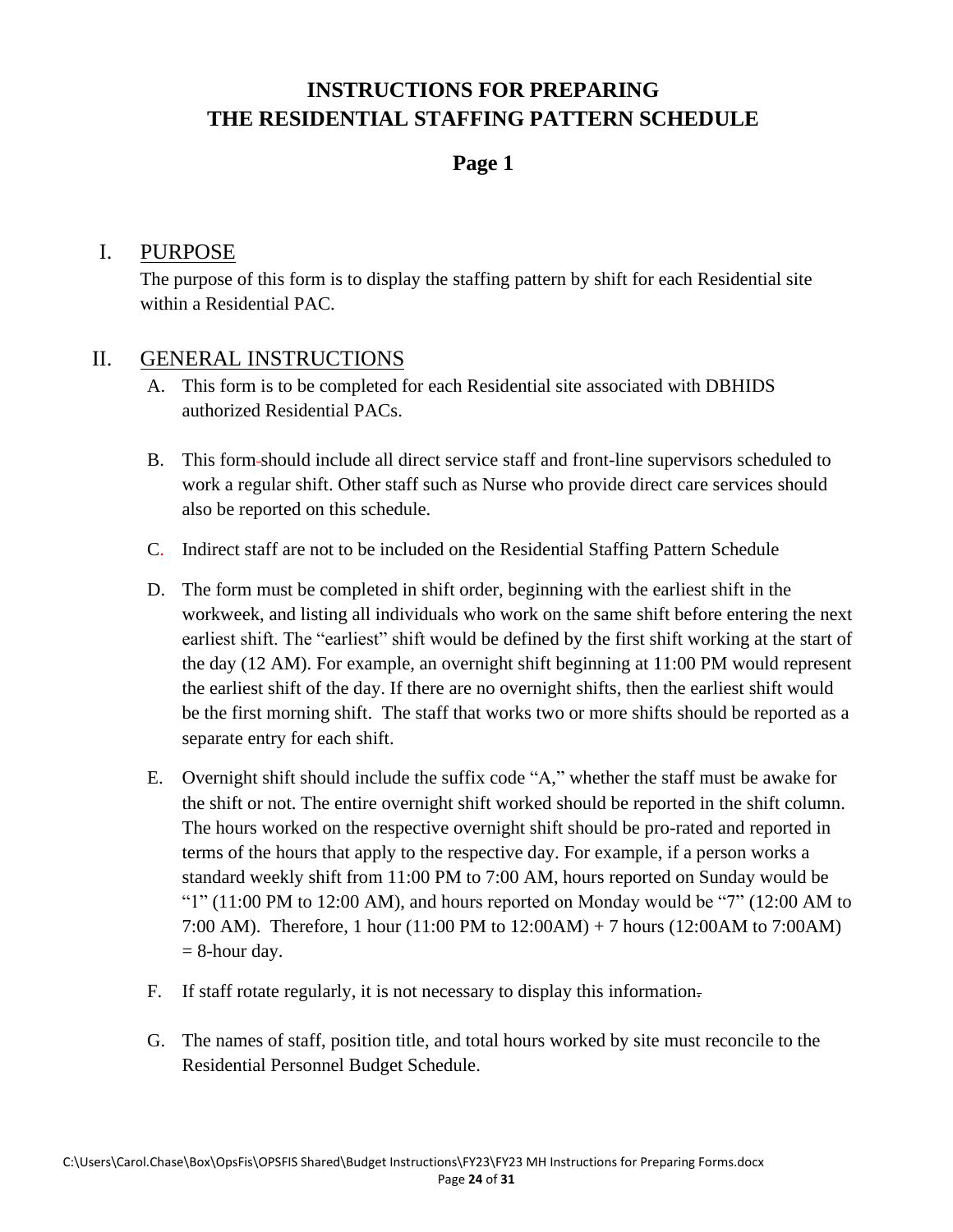# **INSTRUCTIONS FOR PREPARING THE RESIDENTIAL STAFFING PATTERN SCHEDULE Page 2**

- **A.** Heading Enter the agency name, residential site address, PAC Code, service location period covered, and submission date.
- **B.** Staff Name Enter the last name and first initial of the direct care staff person working on this site.
- **C.** Position Title Enter the position title for each direct care staff person.
- **D.** Shift Enter the beginning and ending hours of the shift. For overnight shifts, enter "A" if the staff is required to be awake or "S" if the staff is not required to be awake.
- **E.** Sunday To Saturday Heading Enter the number of hours to be worked each day for the specific shift for each individual reported on this schedule.
- **F.** Total Compute and enter the total number of hours worked on the respective shift for the week by adding the hours reported from Sunday to Saturday.
- **G.** Grand Total Column Compute and enter the total number of hours worked for each day by adding the number of hours reported for each staff person on a respective day.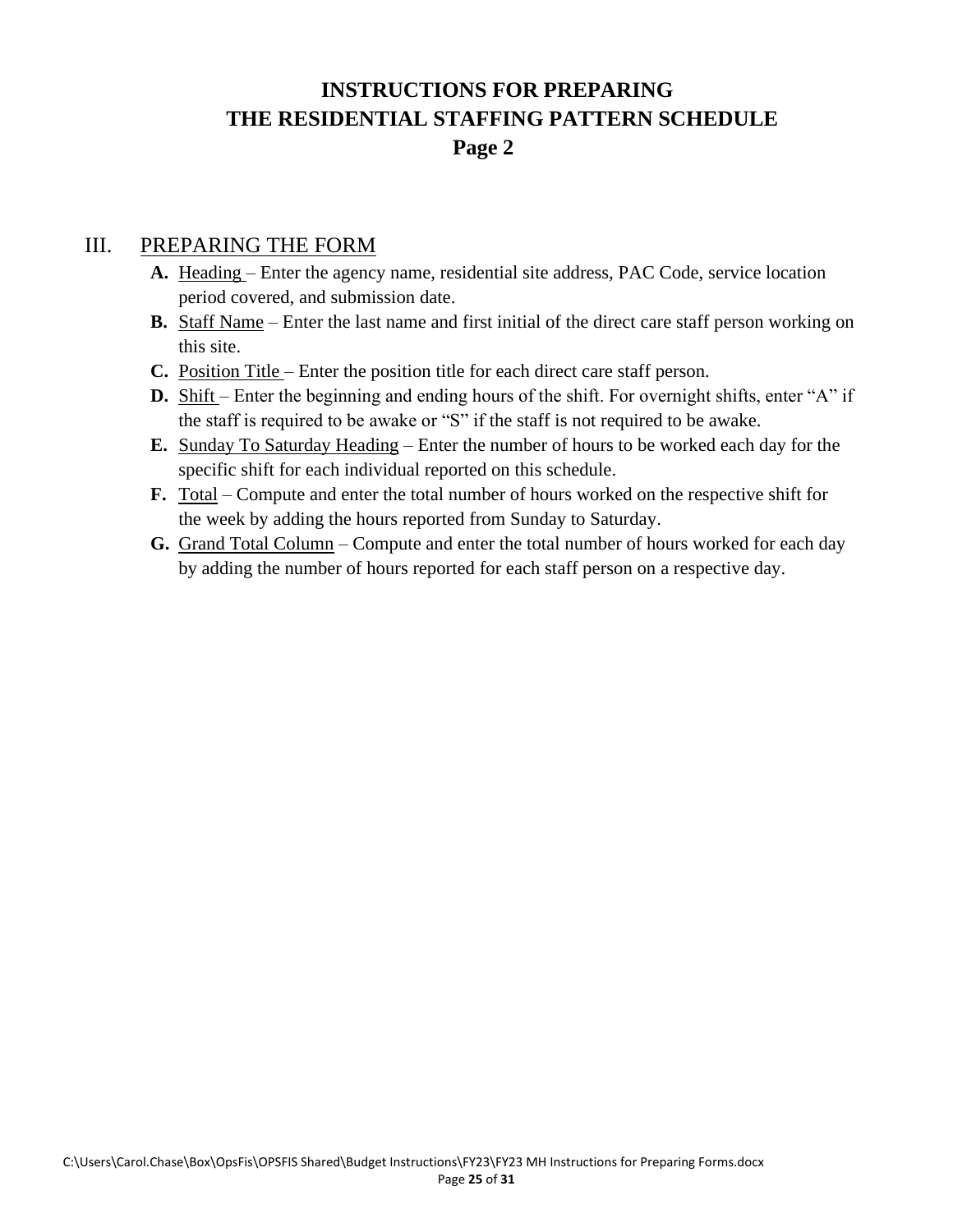### **DEPARTMENT OF BEHAVIORAL HEALTH AND INTELLECTUAL disABILITY SERVICES QUARTERLY REINVESTMENT REPORT**

#### **I. PURPOSE**

The purpose of this form is to capture information about programs and projects funded with HealthChoices Reinvestment dollars. Providers receiving Reinvestment dollars will be required to complete and submit a quarterly report. This report will enhance the ability to track these initiatives' progress and status in compliance with State and local expectations.

#### **II. GENERAL INSTRUCTIONS**

- A. This form is to be completed for each program that receives DBHIDS reinvestment funds.
- B. The report is to complete and submitted with an agency's quarterly invoices.
- C. DBHIDS will review the report, and any agency required to complete this report will be informed of any revisions to the report during the FY.

- D. Project Name Enter the name of the reinvestment-funded project.
- E. Provider Agency Enter the name of the provider agency.
- F. Reporting Period Enter the effective reporting period for the report.
- G. Agency Contact Enter the name, title, phone number, and email address of the project's contact person.
- H. Program Start Date Enter the start date for the program.
- I. Number of Unduplicated Persons Served this quarter YTD Enter the number of unduplicated served by this program.
- J. Program Description Provide a summary description of the program.
- K. Implementation Progress Provides a summary of the progress of the implementation of the service/program.
- L. Description of Reinvestment Funds Expenditures Enter expenditure amounts YTD
- M. Target Population and Impact Describe the target population served and the impact of this program.
- N. Accomplishments Consistent with HealthChoices Goals Describe the achievements of the program and how they reflect HealthChoices goals.
- O. Data Analysis and Achieved Outcomes Describe the program outcome goals.
- P. Stakeholder Involvement in Decision Making Describe efforts to include stakeholder groups in decisions regarding the program.
- Q. Plans to Sustain this Initiative Post Reinvestment Funding Describe efforts to fund the program without reinvestment funding.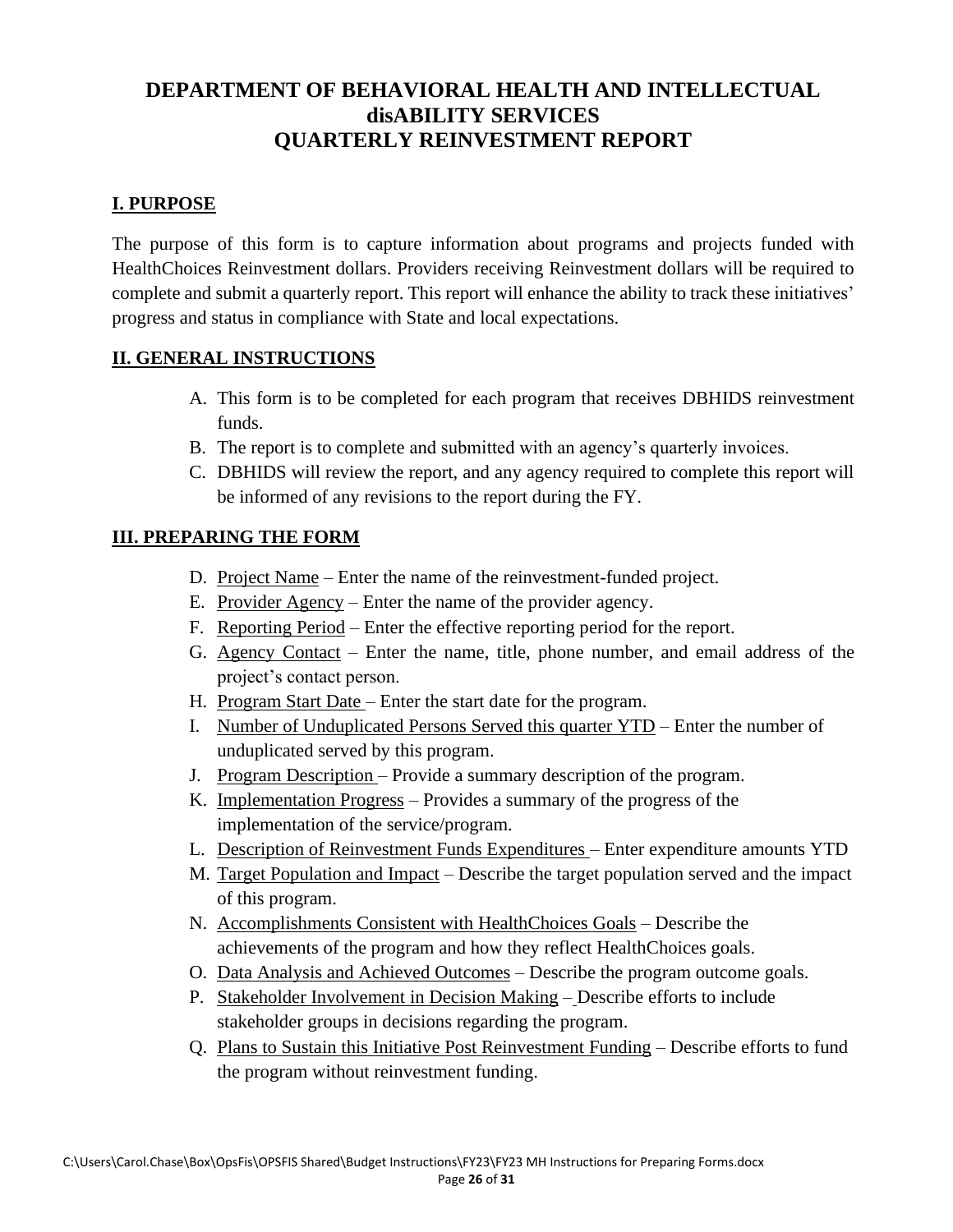### **INSTRUCTIONS FOR PREPARING THE MENTAL HEALTH COMMUNITY SERVICE ANNUAL REPORTING TOOL**

#### **I. PURPOSE**

The purpose of this form is to capture information about the frequency and type of community outreach and coordination activities offered to our communities. It gives assurance that we are building awareness and acceptance in our communities, and making available community resources, prevention programs, and educational information to the public.

#### **II. GENERAL INSTRUCTIONS**

This form is to be submitted annually at the end of the Fiscal Year for Community Services (PAC# 0100-0200). It is to include all activities related to community service and outreach for the annual reporting. All sections should be completed before submitting.

- A. Fiscal Year Enter the fiscal year you are reporting
- B. Reporting Agency Enter agency name
- C. Date of Report Enter the date the form is being completed
- D. Contact Information Enter the person's name, phone number and email address to be contacted if further information is needed.
- E. Community Outreach and Coordination Activity List the specific community outreach and coordination activity in which staff was deployed.
- F. Date of Activity Provide the date that the activity was performed.
- G. Location of Activity Provide the specific location of the activity
- H. Number of Staff Deployed Provide the number of staff involved in the facilitation of the activity.
- I. Comments Add any comments or information related to the topic in the comment section. Feel free to attach additional sheets if necessary.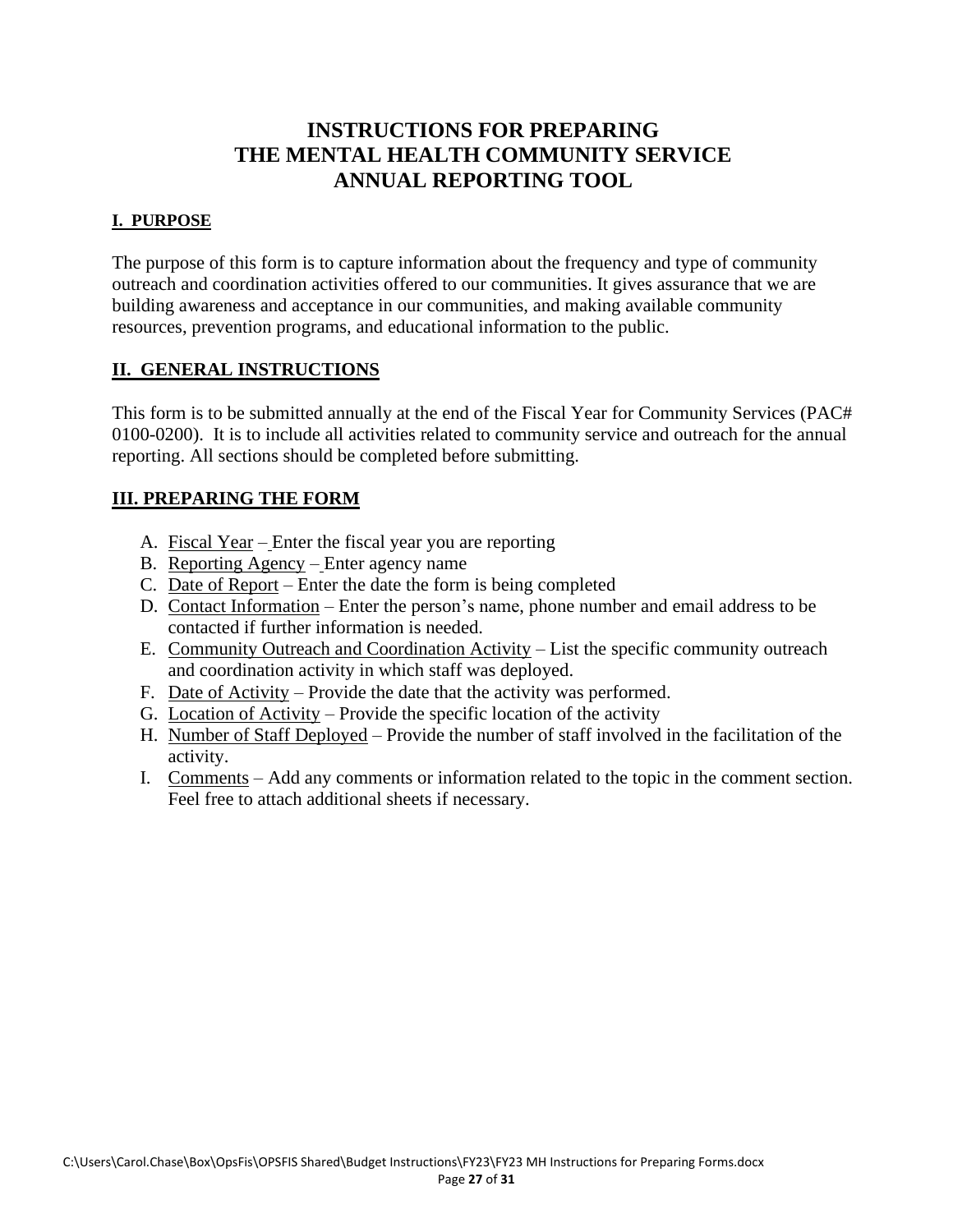# **INSTRUCTIONS FOR PREPARING THE MINIMUM WAGE & BENEFIT STANDARD**

#### **FY 2023 PHILADELPHIA CODE ORDINANCE**

In preparation for the Fiscal Year 2023 Unitary Contract Process, attached are two ordinances of the Philadelphia Code that will impose additional requirements our providers. Review the overview of Chapter 17-1300: Philadelphia 21st Century Minimum Wage & Benefits Standard and Chapter 17-1900: Equal Benefits Ordinance to determine if the Chapters' requirements apply to your agency. Complete the attached (2) Certification Forms, and return them with the planning budget

If there is a significant impact in complying with Chapter requirements, waivers may be requested via a written request. Requests must be completed on your agency letterhead and signed by your Executive Director. DBHIDS is the first reviewer for waiver requests and will forward any recommended waivers to the 21st Century Minimum Wage and Benefits Standard Working Group. This group is responsible for the review and determination of all waiver requests forwarded to it. All approved ordinance waivers will be incorporated in the unitary contracts.

To summarize:

- 1. Complete and return the two (2) certification forms with your budget submission to indicate if:
	- a. you DO comply with ordinances 17-1300 and 17-1900;
	- b. the regulations do not apply to your agency and for what reason; **OR**
	- c. you DO NOT comply and will be requesting waivers.
- 2. Please note that a separate certification form and/or waiver request must be prepared/signed for each contract. The contracts for FY 2023 are:
	- Mental Health Base Unitary
	- IDS Early Intervention Unitary
	- IDS Base Unitary
	- Drug & Alcohol Services Unitary
	- For-Profit Early Intervention FFS3 Unitary
	- For-Profit Early Intervention FFS1 Unitary

#### **Philadelphia Code Ordinance is included on the following three pages.**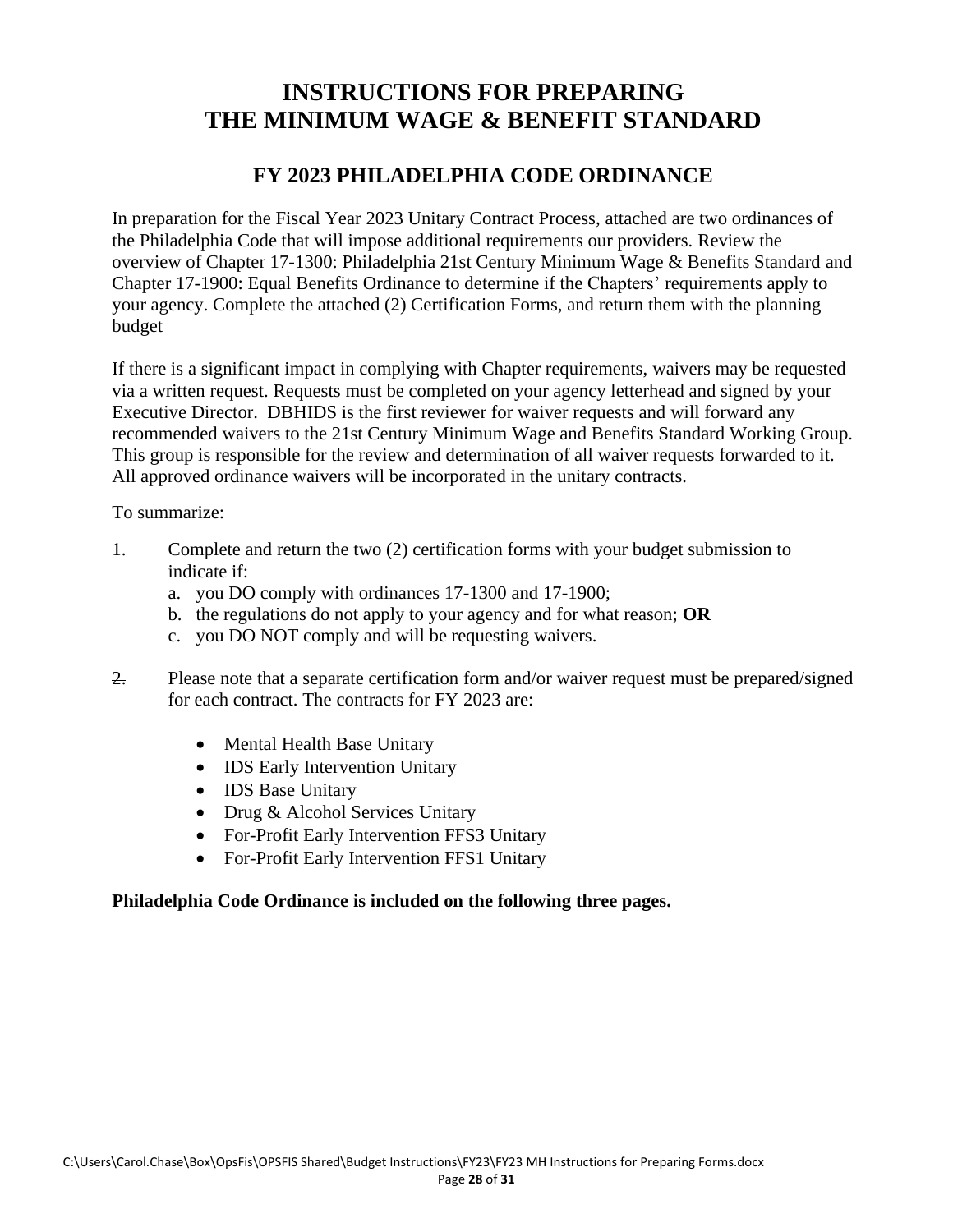

# City of Philadelphia

**Legislation Text** 

File #: 180846, Version: 1

Amending Section 17-1305 of The Philadelphia Code, entitled "Compensation Required to be Paid to Employees," to revise the compensation required to be provided in connection with application of the Philadelphia 21st Century Minimum Wage Standard; and amending Section 19-2604 of the Code, entitled "Tax Rates, Credits, and Alternative Tax Computation," to make the wage rates related to the tax credit for new job creation consistent with Section 17-1305; all under certain terms and conditions.

THE COUNCIL OF THE CITY OF PHILADELPHIA HEREBY ORDAINS:

SECTION 1. Section 17-1305 of The Philadelphia Code is hereby amended to read as follows:

§ 17-1305. Compensation Required to be Paid to Employees.

Except as otherwise provided in this Chapter, an Employer subject to this Chapter shall provide its covered Employees the following minimum compensation:

- (1) Minimum Wage Standard. The Employer shall pay each Employee an hourly wage, excluding benefits, equal to: [at least the higher of:
	- 150% of the federal minimum wage or  $(a)$

(b) \$12.00 multiplied by the CPI Multiplier, provided that the minimum wage shall not be less than the previous year's minimum wage. The CPI Multiplier shall be calculated annually by the Director of Finance, for wages to be provided on and after January 1 of each year by dividing the most recently published Consumer Price Index for all Urban Consumers (CPI-U) All Items Index, Philadelphia, Pennsylvania, by the most recently published CPI-U as of January 1, 2015.]

- Between January 1, 2019 and June 30, 2019, \$12.40;  $(a)$
- Between July 1, 2019, and June 30, 2020, \$13.25;  $(b)$
- Between July 1, 2020, and June 30, 2021, \$13.75;  $\left( c\right)$
- Between July 1, 2021, and June 30, 2022, \$14.25;  $(d)$
- $(e)$ Between July 1, 2022 and June 30, 2023, \$15.00; and
- 60 Starting July 1, 2023, and thereafter, \$15.00 multiplied by the CPI Multiplier, provided

City of Philadelphia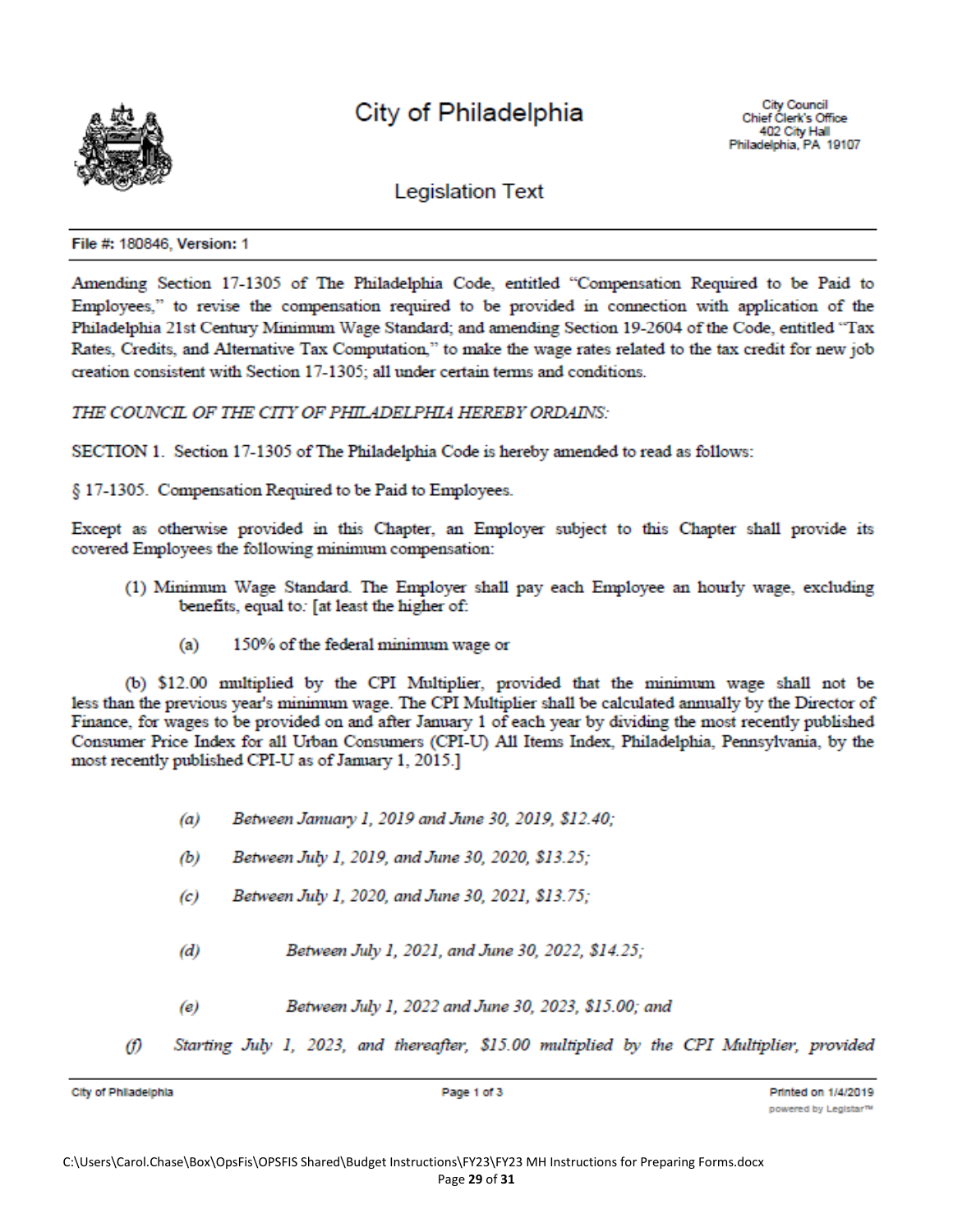File #: 180846, Version: 1

that the minimum wage shall not be less than the previous year's minimum wage. The CPI Multiplier shall be calculated annually by the Director of Finance, for wages to be provided on and after July 1 of each year, by dividing the most recently published Consumer Price Index for all Urban Consumers (CPI-U) All Items Index, Philadelphia, Pennsylvania, by the most recently published CPI-U as of July 1, 2022.

sk.

SECTION 2. Section 19-2604 of The Philadelphia Code is hereby amended to read as follows:

§ 19-2604. Tax Rates, Credits, and Alternative Tax Computation.

Credit for New Job Creation.  $(7)$ 

> Definitions. For purposes of this subsection, the following definitions shall apply.  $(a)$

(3) New Job. A full-time job, created within the City and County of Philadelphia by a company within five (5) years from the start date, the average hourly rate, excluding benefits, for which must be equal to [at least the higher of:

> $(i)$ 150% of the federal minimum wage or

 $(ii)$ \$12.00 multiplied by the **CPI** Multiplier. The CPI Multiplier shall be calculated annually by the Director of Finance, for wages to be provided on and after January 1 of each year by dividing the most recently published Consumer Price Index for all Urban Consumers (CPI-U) All Items Index, Philadelphia, Pennsylvania, by the most recently published CPI-U as of January 1, 2015.] the minimum wage rate then applicable as set forth in Section 17-1305 of this Code (entitled "Compensation Required to be Paid to Employees").

SECTION 3. This Ordinance shall be effective 120 days after it becomes law, and shall apply to all contracts, contract amendments and contract renewals entered into, and financial aid provided, thereafter, regardless whether a request for proposals or invitation to bid was issued before or after the effective date. The escalating wage requirements set forth in this Ordinance, including adjustments based on a CPI multiplier, shall apply to any such contract, contract amendment or contract renewal on the respective dates provided for in this Ordinance during the course of the contract only with respect to contracts of longer than one year. During the course of a contract, amendment or renewal with a term of a year or less, the wage rate at the time the contract, amendment or renewal is effective shall remain the wage rate for the duration of such contract, amendment or